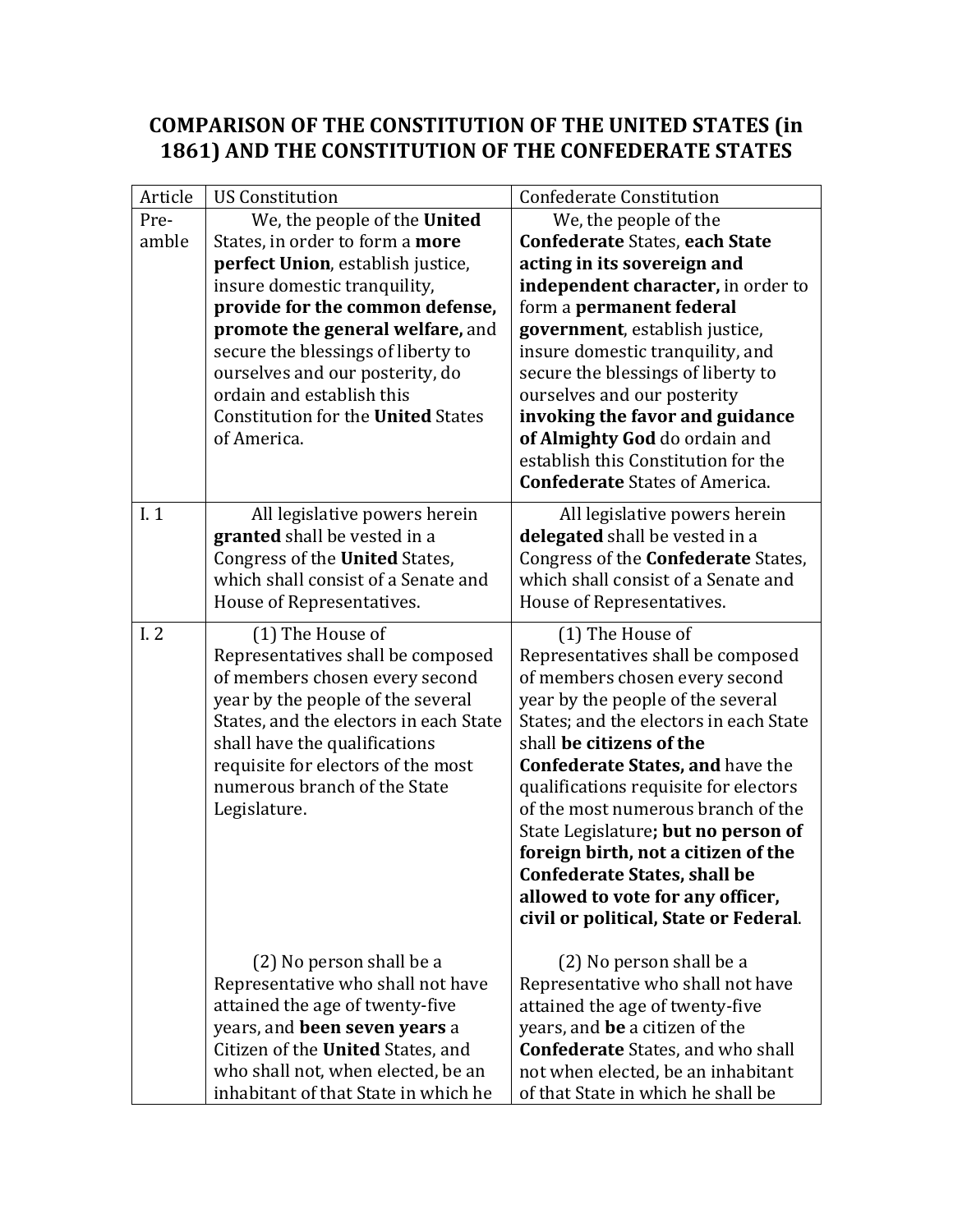shall be chosen.

(3) Representatives and direct taxes shall be apportioned among the several States which may be included within this **Union**, according to their respective numbers, which shall be determined by adding the whole number of free persons, including those bound to service for a term of years, and excluding Indians not taxed, three-fifths of all **other persons**. The actual enumeration shall be made within three years after the first meeting of the Congress of the **United** States, and within every subsequent term of ten years, in such manner as they shall by law direct. The number of Representatives shall not exceed one for every **thirty** thousand, but each State shall have at least one Representative; and until such enumeration shall be made, the **State of New Hampshire shall be** entitled to choose **three**, **Massachusetts eight, Rhode Island and Providence Plantations one, Connecticut five,** New York six, New Jersey four, **Pennsylvania eight, Delaware one, Maryland six, Virginia ten, North Carolina five, South Carolina five**, and Georgia **three**.

(4) When vacancies happen in the representation from any State, the Executive Authority thereof shall issue writs of election to fill such vacancies.

(5) The House of Representatives shall choose their Speaker and other officers; and shall have the sole power of (5) The House of have the sole power of

## chosen.

(3) Representatives and direct taxes shall be apportioned among the several States, which may be included within this **Confederacy**, according to their respective numbers, which shall be determined by adding to the whole number of free persons, including those bound to service for a term of years, and excluding Indians not taxed, threefifths of all **slaves**. The actual enumeration shall be made within three years after the first meeting of the Congress of the **Confederate** States, and within every subsequent term of ten years, in such manner as they shall by law direct. The number of Representatives shall not exceed one for every **fifty** thousand, but each State shall have at least one Representative: and until such enumeration shall be made, the State of South Carolina shall be entitled to choose **six**; the State of Georgia **ten; the State of Alabama nine: the State of Florida two: the State of Mississippi seven; the State of Louisiana six; and the State of Texas six.** 

(4) When vacancies happen in the representation from any State the executive authority thereof shall issue writs of election to fill such vacancies.

Representatives shall choose their Speaker and other officers; and shall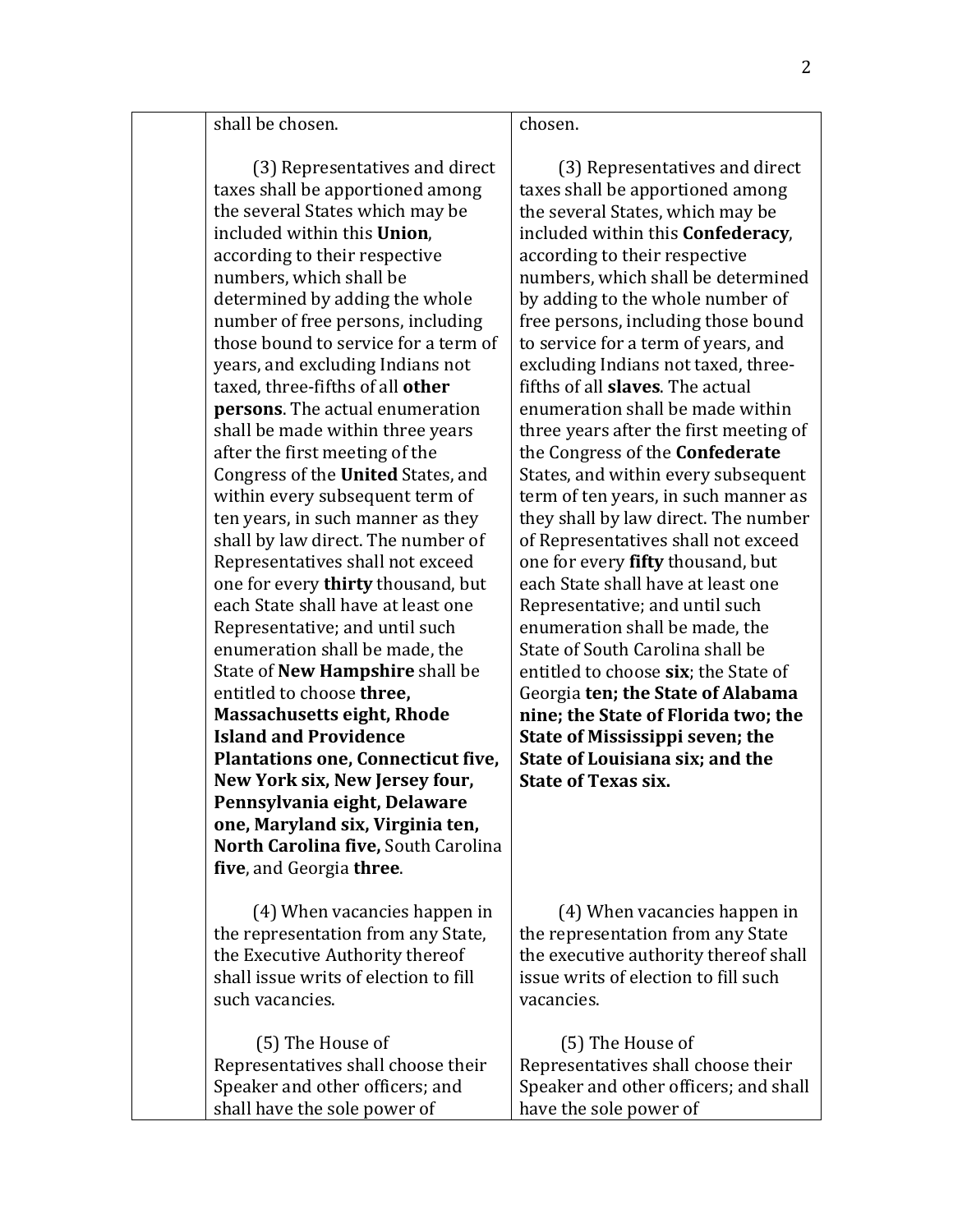|      | impeachment.                                                                                                                                                                                                                                                                                                                                                                                                                                                                                                                                                                                                                                                                                                                               | impeachment; except that any<br>judicial or other Federal officer,<br>resident and acting solely within<br>the limits of any State, may be<br>impeached by a vote of two-thirds<br>of both branches of the<br>Legislature thereof.                                                                                                                                                                                                                                                                                                                                                                                                                                                                                                     |
|------|--------------------------------------------------------------------------------------------------------------------------------------------------------------------------------------------------------------------------------------------------------------------------------------------------------------------------------------------------------------------------------------------------------------------------------------------------------------------------------------------------------------------------------------------------------------------------------------------------------------------------------------------------------------------------------------------------------------------------------------------|----------------------------------------------------------------------------------------------------------------------------------------------------------------------------------------------------------------------------------------------------------------------------------------------------------------------------------------------------------------------------------------------------------------------------------------------------------------------------------------------------------------------------------------------------------------------------------------------------------------------------------------------------------------------------------------------------------------------------------------|
| I. 3 | (1) The Senate of the United<br>States shall be composed of two<br>Senators from each State, chosen by<br>the Legislature thereof, for six<br>years; and each Senator shall have<br>one vote.                                                                                                                                                                                                                                                                                                                                                                                                                                                                                                                                              | (1) The Senate of the<br><b>Confederate States shall be</b><br>composed of two Senators from<br>each State, chosen for six years by<br>the Legislature thereof, at the<br>regular session next immediately<br>preceding the commencement of<br>the term of service; and each<br>Senator shall have one vote.                                                                                                                                                                                                                                                                                                                                                                                                                           |
|      | (2) I Immediately after they<br>shall be assembled in consequence<br>of the first election, they shall be<br>divided as equally as may be into<br>three classes. The seats of the<br>Senators of the first class shall be<br>vacated at the expiration of the<br>second year, of the second class at<br>the expiration of the fourth year,<br>and of the third class at the<br>expiration of the sixth year, so that<br>one-third may be chosen every<br>second year; and if vacancies<br>happen by resignation, or<br>otherwise, during the recess of the<br>Legislature of any State, the<br>Executive thereof may make<br>temporary appointments until the<br>next meeting of the Legislature,<br>which shall then fill such vacancies. | (2) Immediately after they shall<br>be assembled, in consequence of the<br>first election, they shall be divided<br>as equally as may be into three<br>classes. The seats of the Senators of<br>the first class shall be vacated at the<br>expiration of the second year; of the<br>second class at the expiration of the<br>fourth year; and of the third class at<br>the expiration of the sixth year; so<br>that one-third may be chosen every<br>second year; and if vacancies<br>happen by resignation, or otherwise,<br>during the recess of the Legislature<br>of any State, the Executive thereof<br>may make temporary appointments<br>until the next meeting of the<br>Legislature, which shall then fill<br>such vacancies. |
|      | (3) No person shall be a<br>Senator who shall not have attained<br>to the age of thirty years, and been<br>nine years a Citizen of the United<br>States, and who shall not, when                                                                                                                                                                                                                                                                                                                                                                                                                                                                                                                                                           | (3) No person shall be a<br>Senator who shall not have attained<br>the age of thirty years, and be a<br>citizen of the <b>Confederate</b> States;<br>and who shall not, when elected, be                                                                                                                                                                                                                                                                                                                                                                                                                                                                                                                                               |
|      | elected, be an inhabitant of that                                                                                                                                                                                                                                                                                                                                                                                                                                                                                                                                                                                                                                                                                                          | an inhabitant of the State for which                                                                                                                                                                                                                                                                                                                                                                                                                                                                                                                                                                                                                                                                                                   |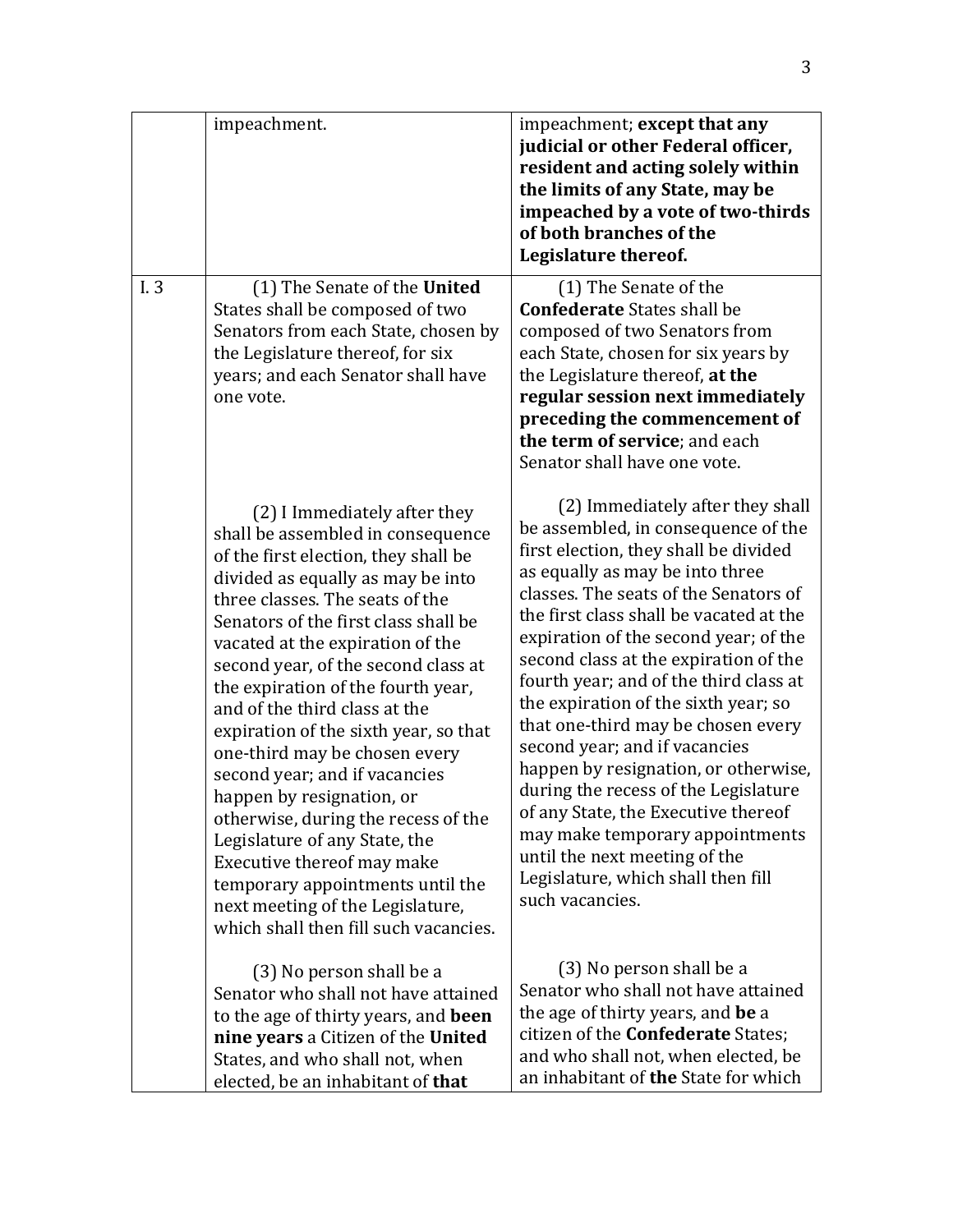|     | State for which he shall be chosen.                                                                                                                                                                                                                                                                                                                           | he shall be chosen.                                                                                                                                                                                                                                                                                                                                               |
|-----|---------------------------------------------------------------------------------------------------------------------------------------------------------------------------------------------------------------------------------------------------------------------------------------------------------------------------------------------------------------|-------------------------------------------------------------------------------------------------------------------------------------------------------------------------------------------------------------------------------------------------------------------------------------------------------------------------------------------------------------------|
|     | (4) The Vice-President of the<br><b>United States shall be President of</b><br>the Senate, but shall have no vote,<br>unless they be equally divided.                                                                                                                                                                                                         | (4) The Vice President of the<br><b>Confederate States shall be</b><br>president of the Senate, but shall<br>have no vote unless they be equally<br>divided.                                                                                                                                                                                                      |
|     | (5) The Senate shall choose<br>their other officers, and also a<br>President pro tempore, in the<br>absence of the Vice President, or<br>when he shall exercise the office of<br>the President of the United States.                                                                                                                                          | (5) The Senate shall choose<br>their other officers; and also a<br>president pro tempore in the<br>absence of the Vice President, or<br>when he shall exercise the office of<br>President of the <b>Confederate</b> states.                                                                                                                                       |
|     | (6) The Senate shall have the<br>sole power to try all impeachments.<br>When sitting for that purpose, they<br>shall be on oath or affirmation.<br>When the President of the United<br>States is tried, the Chief Justice shall<br>preside: and no person shall be<br>convicted without the concurrence<br>of two-thirds of the members<br>present.           | (6) The Senate shall have the<br>sole power to try all impeachments.<br>When sitting for that purpose, they<br>shall be on oath or affirmation.<br>When the President of the<br><b>Confederate</b> States is tried, the<br>Chief Justice shall preside; and no<br>person shall be convicted without<br>the concurrence of two-thirds of the<br>members present.   |
|     | (7) Judgment in cases of<br>impeachment shall not extend<br>further than to removal from office,<br>and disqualification to hold and<br>enjoy any office of honor, trust, or<br>profit under the United States: but<br>the party convicted shall<br>nevertheless be liable and subject<br>to indictment, trial, judgment and<br>punishment, according to law. | (7) Judgment in cases of<br>impeachment shall not extend<br>further than to removal from office,<br>and disqualification to hold any<br>office of honor, trust, or profit under<br>the <b>Confederate</b> States; but the<br>party convicted shall, nevertheless,<br>be liable and subject to indictment,<br>trial, judgment, and punishment<br>according to law. |
| I.4 | (1) The times, places and<br>manner of holding elections for<br>Senators and Representatives, shall<br>be prescribed in each State by the<br>Legislature thereof; but the<br>Congress may at any time by law<br>make or alter such regulations,<br>except as to the places of choosing<br>Senators.                                                           | (1) The times, places, and<br>manner of holding elections for<br>Senators and Representatives shall<br>be prescribed in each State by the<br>Legislature thereof, subject to the<br>provisions of this Constitution;<br>but the Congress may, at any time,<br>by law, make or alter such<br>regulations, except as to the times                                   |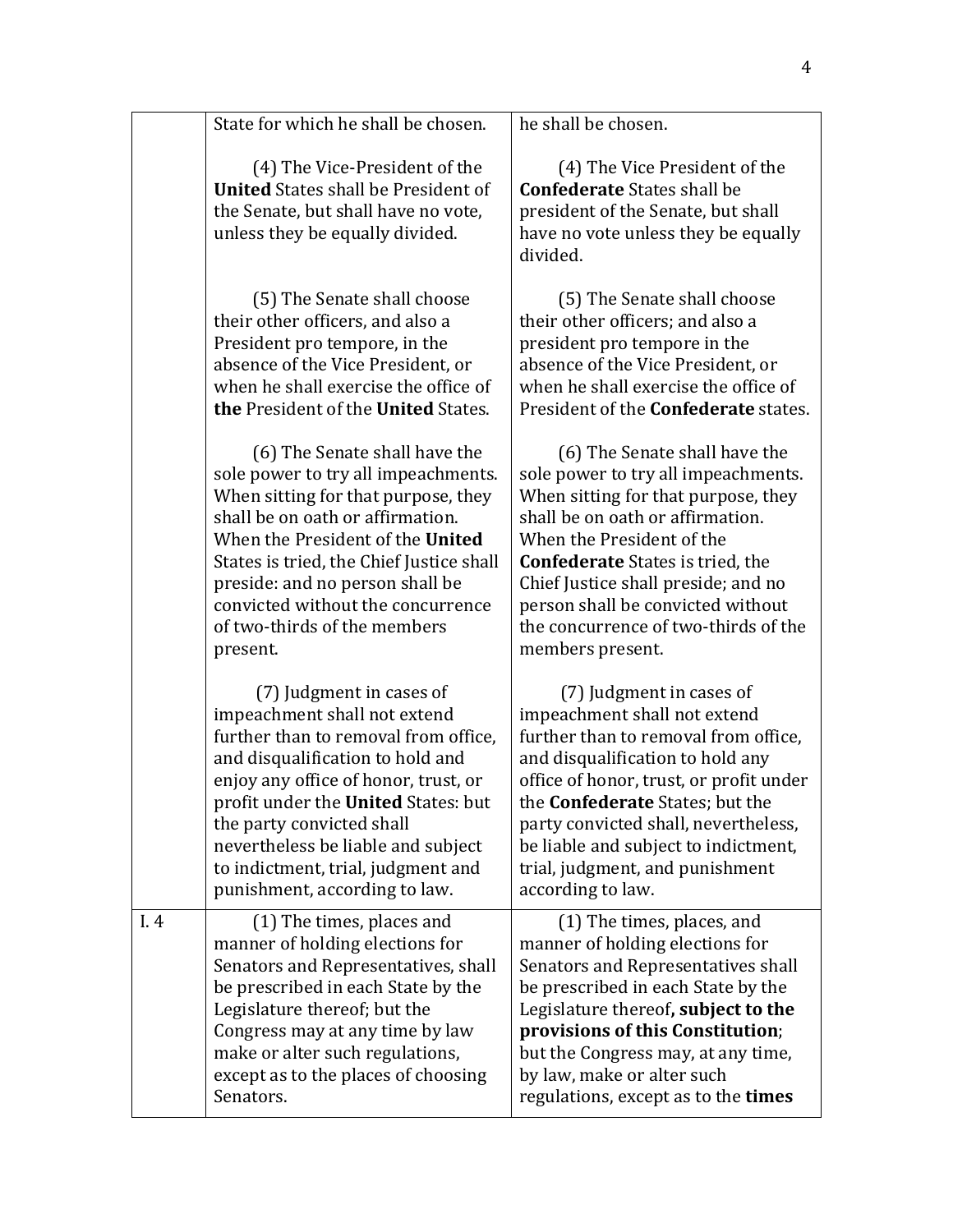|      |                                                                                                                                                                                                                                                                                                                                                                                              | and places of choosing Senators.                                                                                                                                                                                                                                                                                                                                                          |
|------|----------------------------------------------------------------------------------------------------------------------------------------------------------------------------------------------------------------------------------------------------------------------------------------------------------------------------------------------------------------------------------------------|-------------------------------------------------------------------------------------------------------------------------------------------------------------------------------------------------------------------------------------------------------------------------------------------------------------------------------------------------------------------------------------------|
|      | (2) The Congress shall<br>assemble at least once in every<br>year, and such meeting shall be on<br>the first Monday in December,<br>unless they shall by law appoint a<br>different day.                                                                                                                                                                                                     | (2) The Congress shall<br>assemble at least once in every year;<br>and such meeting shall be on the<br>first Monday in December, unless<br>they shall, by law, appoint a<br>different day.                                                                                                                                                                                                |
| I. 5 | (1) Each House shall be the<br>judge of the elections, returns and<br>qualifications of its own members,<br>and a majority of each shall<br>constitute a quorum to do business;<br>but a smaller number may adjourn<br>from day to day, and may be<br>authorized to compel the<br>attendance of absent members, in<br>such manner, and under such<br>penalties as each House may<br>provide. | (1) Each House shall be the<br>judge of the elections, returns, and<br>qualifications of its own members,<br>and a majority of each shall<br>constitute a quorum to do business;<br>but a smaller number may adjourn<br>from day to day, and may be<br>authorized to compel the attendance<br>of absent members, in such manner<br>and under such penalties as each<br>House may provide. |
|      | (2) Each House may determine<br>the rules of its proceedings, punish<br>its members for disorderly<br>behavior, and, with the concurrence<br>of two-thirds, expel a member.                                                                                                                                                                                                                  | (2) Each House may determine<br>the rules of its proceedings, punish<br>its members for disorderly behavior,<br>and, with the concurrence of two-<br>thirds of the whole number, expel<br>a member.                                                                                                                                                                                       |
|      | (3) Each House shall keep a<br>journal of its proceedings, and from<br>time to time publish the same,<br>excepting such parts as may in their<br>judgment require secrecy; and the<br>yeas and nays of the members of<br>either House on any question shall,<br>at the desire of one-fifth of those<br>present, be entered on the journal.                                                   | (3) Each House shall keep a<br>journal of its proceedings, and from<br>time to time publish the same,<br>excepting such parts as may in their<br>judgment require secrecy; and the<br>yeas and nays of the members of<br>either House, on any question, shall,<br>at the desire of one-fifth of those<br>present, be entered on the journal.                                              |
|      | (4) Neither House, during the<br>session of Congress, shall, without<br>the consent of the other, adjourn for<br>more than three days, nor to any<br>other place than that in which the<br>two Houses shall be sitting.                                                                                                                                                                      | (4) Neither House, during the<br>session of Congress, shall, without<br>the consent of the other, adjourn for<br>more than three days, nor to any<br>other place than that in which the<br>two Houses shall be sitting.                                                                                                                                                                   |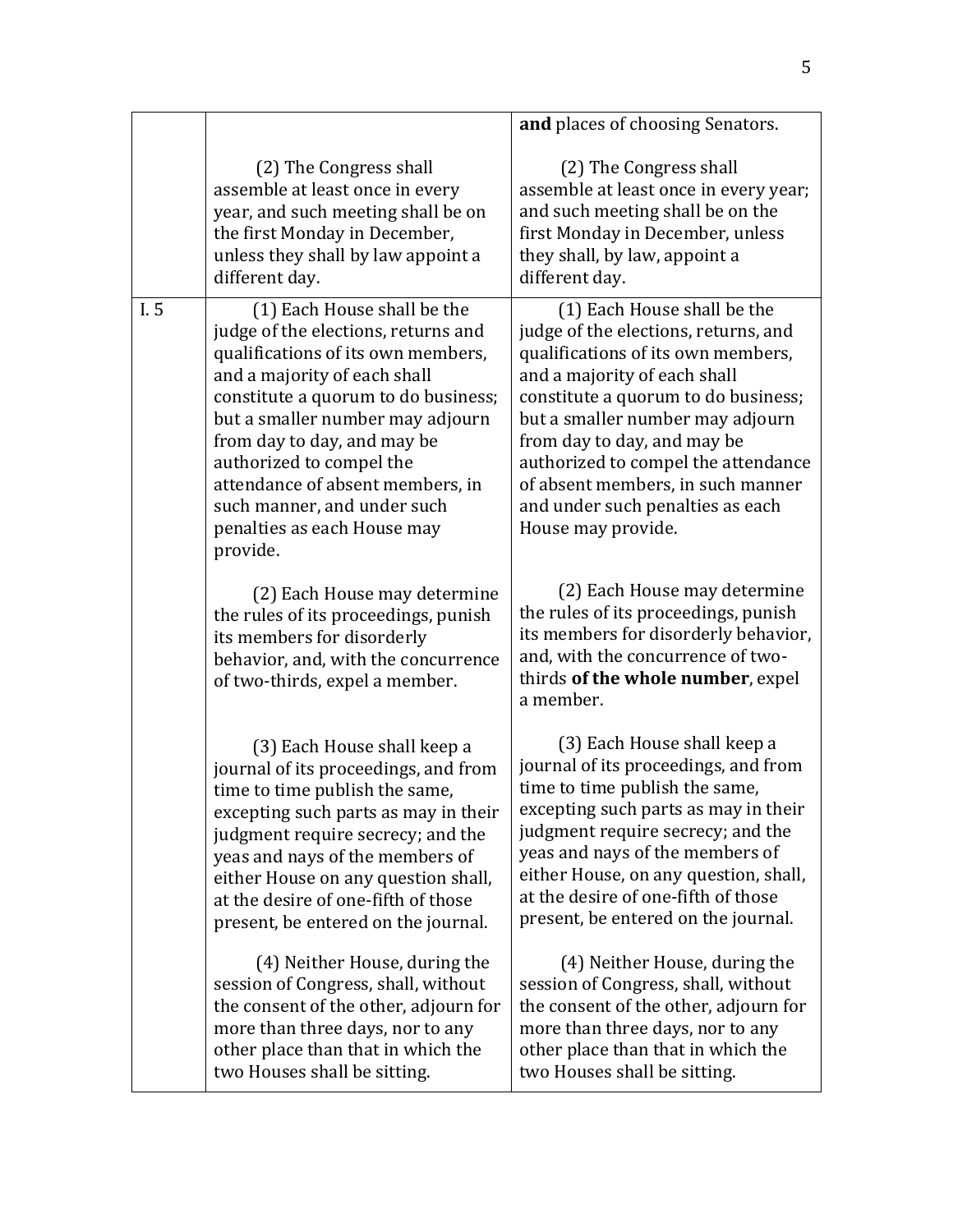| I.6 | (1) The Senators and                                                      | (1) The Senators and                                                      |
|-----|---------------------------------------------------------------------------|---------------------------------------------------------------------------|
|     | Representatives shall receive a                                           | Representatives shall receive a                                           |
|     | compensation for their services, to                                       | compensation for their services, to                                       |
|     | be ascertained by law, and paid out                                       | be ascertained by law, and paid out                                       |
|     | of the Treasury of the United                                             | of the Treasury of the Confederate                                        |
|     | States. They shall in all cases, except                                   | States. They shall, in all cases, except                                  |
|     | treason, felony and breach of the                                         | treason, felony, and breach of the                                        |
|     | peace, be privileged from arrest                                          | peace, be privileged from arrest                                          |
|     | during their attendance at the                                            | during their attendance at the                                            |
|     | session of their respective Houses,<br>and in going to and returning from | session of their respective Houses,<br>and in going to and returning from |
|     | the same; and for any speech or                                           | the same; and for any speech or                                           |
|     | debate in either House, they shall                                        | debate in either House, they shall                                        |
|     | not be questioned in any other                                            | not be questioned in any other                                            |
|     | place.                                                                    | place.                                                                    |
|     |                                                                           |                                                                           |
|     | (2) No Senator or                                                         | (2) No Senator or                                                         |
|     | Representative shall, during the                                          | Representative shall, during the                                          |
|     | time for which he was elected, be                                         | time for which he was elected, be                                         |
|     | appointed to any civil office under                                       | appointed to any civil office under                                       |
|     | the authority of the United States,                                       | the authority of the Confederate                                          |
|     | which shall have been created, or<br>the emoluments where of shall have   | States, which shall have been                                             |
|     | increased during such time; and no                                        | created, or the emoluments whereof<br>shall have been increased during    |
|     | person holding any office under the                                       | such time; and no person holding                                          |
|     | <b>United</b> States, shall be a member of                                | any office under the <b>Confederate</b>                                   |
|     | either House during his                                                   | States shall be a member of either                                        |
|     | continuance in office.                                                    | House during his continuance in                                           |
|     |                                                                           | office. But Congress may, by law,                                         |
|     |                                                                           | grant to the principal officer in                                         |
|     |                                                                           | each of the Executive                                                     |
|     |                                                                           | Departments a seat upon the floor                                         |
|     |                                                                           | of either House, with the privilege                                       |
|     |                                                                           | of discussing any measures                                                |
|     |                                                                           | appertaining to his department.                                           |
| I.7 | (1) All bills for raising revenue                                         | (1) All bills for raising revenue                                         |
|     | shall originate in the House of                                           | shall originate in the House of                                           |
|     | Representatives; but the Senate                                           | Representatives; but the Senate may                                       |
|     | may propose or concur with                                                | propose or concur with                                                    |
|     | amendments as on other bills.                                             | amendments, as on other bills.                                            |
|     | (2) Every bill which shall have                                           | (2) Every bill which shall have                                           |
|     | passed the House of                                                       | passed <b>both Houses</b> , shall, before it                              |
|     | Representatives and the Senate,                                           | becomes a law, be presented to the                                        |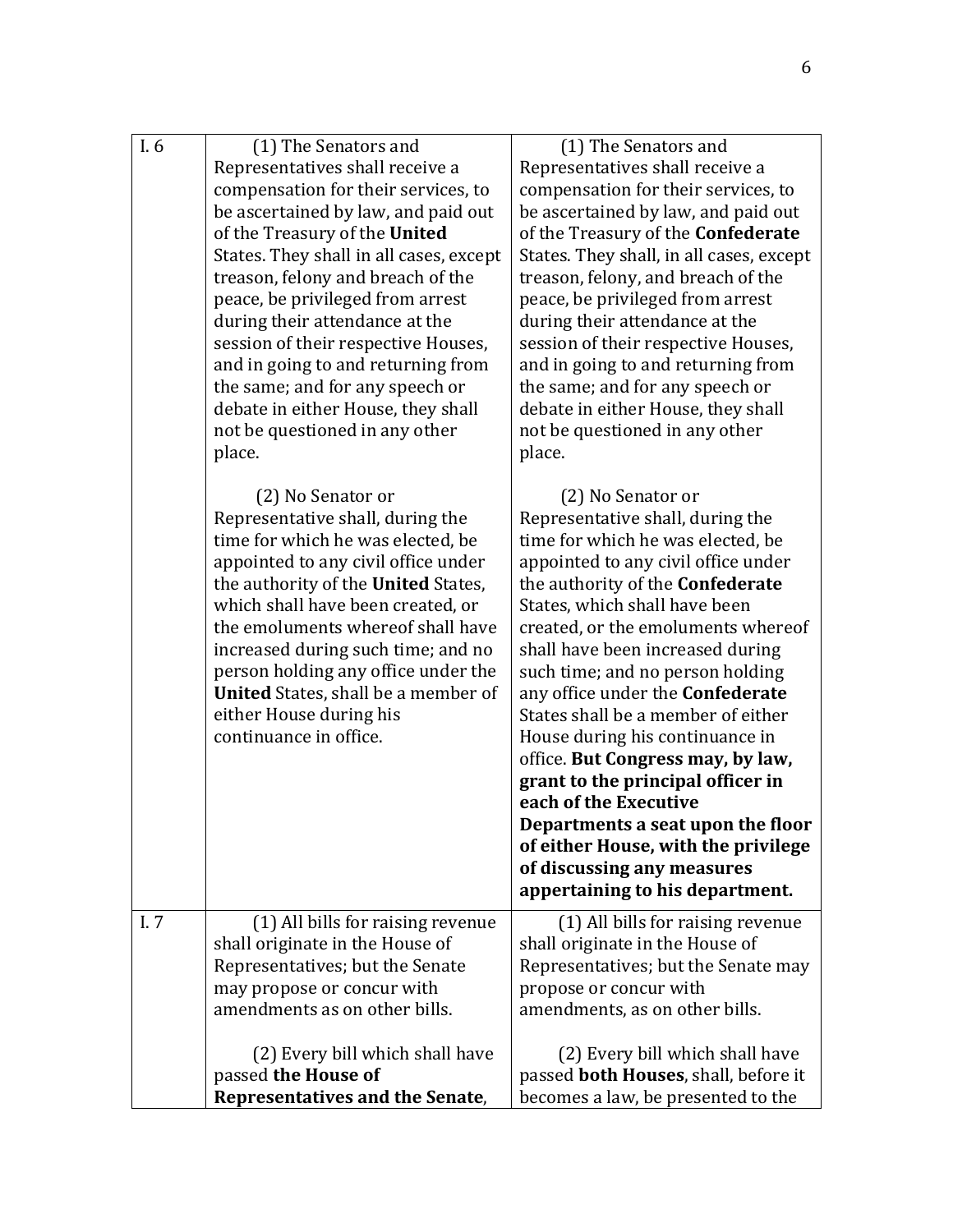| shall, before it becomes a law, be<br>presented to the president of the<br><b>United</b> States; if he approve, he<br>shall sign it, but if not, he shall<br>return it, with his objections, to that<br>House in which it shall have<br>originated, who shall enter the<br>objections at large on their journal,<br>and proceed to reconsider it. If after<br>such reconsideration, two thirds of<br>that house shall agree to pass the<br>bill, it shall be sent, together with<br>the objections, to the other House,<br>by which it shall likewise be<br>reconsidered, and if approved by<br>two-thirds of that house, it shall<br>become a law. But in all such cases<br>the votes of both houses shall be<br>determined by yeas and nays, and<br>the names of the persons voting for<br>and against the bill shall be entered<br>on the journal of each house<br>respectively. If any bill shall not be<br>returned by the president within<br>ten days (Sundays excepted) after it<br>shall have been presented to him,<br>the same shall be a law, in like<br>manner as if he had signed it, unless<br>the Congress by their adjournment<br>prevent its return, in which case it<br>shall not be a law. | President of the <b>Confederate</b> States;<br>if he approve, he shall sign it; but if<br>not, he shall return it, with his<br>objections, to that House in which it<br>shall have originated, who shall<br>enter the objections at large on their<br>journal, and proceed to reconsider<br>it. If, after such reconsideration,<br>two-thirds of that House shall agree<br>to pass the bill, it shall be sent,<br>together with the objections, to the<br>other House, by which it shall<br>likewise be reconsidered, and if<br>approved by two-thirds of that<br>House, it shall become a law. But in<br>all such cases, the votes of both<br>Houses shall be determined by yeas<br>and nays, and the names of the<br>persons voting for and against the<br>bill shall be entered on the journal of<br>each House respectively. If any bill<br>shall not be returned by the<br>President within ten days (Sundays<br>excepted) after it shall have been<br>presented to him, the same shall be<br>a law, in like manner as if he had<br>signed it, unless the Congress, by<br>their adjournment, prevent its<br>return; in which case it shall not be a<br>law. The President may approve<br>any appropriation and<br>disapprove any other<br>appropriation in the same bill. In<br>such case he shall, in signing the<br>bill, designate the appropriations<br>disapproved; and shall return a<br>copy of such appropriations, with<br>his objections, to the House in<br>which the bill shall have<br>originated; and the same<br>proceedings shall then be had as<br>in case of other bills disapproved<br>by the President. |
|----------------------------------------------------------------------------------------------------------------------------------------------------------------------------------------------------------------------------------------------------------------------------------------------------------------------------------------------------------------------------------------------------------------------------------------------------------------------------------------------------------------------------------------------------------------------------------------------------------------------------------------------------------------------------------------------------------------------------------------------------------------------------------------------------------------------------------------------------------------------------------------------------------------------------------------------------------------------------------------------------------------------------------------------------------------------------------------------------------------------------------------------------------------------------------------------------------------|----------------------------------------------------------------------------------------------------------------------------------------------------------------------------------------------------------------------------------------------------------------------------------------------------------------------------------------------------------------------------------------------------------------------------------------------------------------------------------------------------------------------------------------------------------------------------------------------------------------------------------------------------------------------------------------------------------------------------------------------------------------------------------------------------------------------------------------------------------------------------------------------------------------------------------------------------------------------------------------------------------------------------------------------------------------------------------------------------------------------------------------------------------------------------------------------------------------------------------------------------------------------------------------------------------------------------------------------------------------------------------------------------------------------------------------------------------------------------------------------------------------------------------------------------------------------------------------------------------------------------------|
| 3) Every order, resolution, or                                                                                                                                                                                                                                                                                                                                                                                                                                                                                                                                                                                                                                                                                                                                                                                                                                                                                                                                                                                                                                                                                                                                                                                 | (3) Every order, resolution, or                                                                                                                                                                                                                                                                                                                                                                                                                                                                                                                                                                                                                                                                                                                                                                                                                                                                                                                                                                                                                                                                                                                                                                                                                                                                                                                                                                                                                                                                                                                                                                                                  |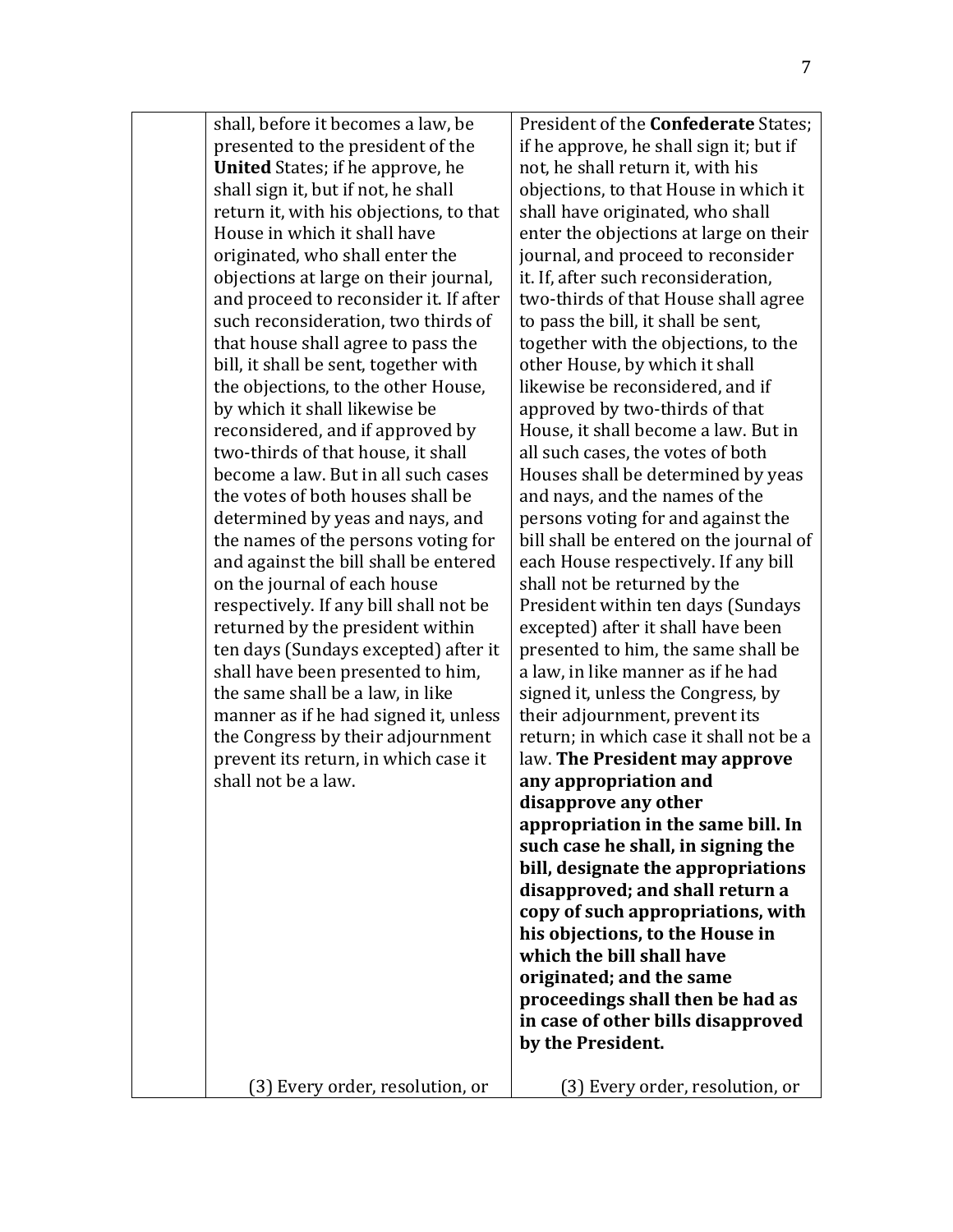|      | vote to which the concurrence of<br>the Senate and House of<br>Representatives may be necessary<br>(except on a question of<br>adjournment) shall be presented to<br>the president of the United States;<br>and before the same shall take<br>effect, shall be approved by him, or,<br>being disapproved by him, shall be<br>re-passed by two-thirds of the<br><b>Senate and House of</b><br><b>Representatives</b> , according to the<br>rules and limitations prescribed in<br>the case of a bill. | vote, to which the concurrence of<br>both Houses may be necessary<br>(except on a question of<br>adjournment) shall be presented to<br>the President of the Confederate<br>States; and before the same shall<br>take effect, shall be approved by<br>him; or, being disapproved by him,<br>shall be re-passed by two-thirds of<br><b>both Houses</b> , according to the rules<br>and limitations prescribed in case of<br>a bill.                                                                                                                        |
|------|------------------------------------------------------------------------------------------------------------------------------------------------------------------------------------------------------------------------------------------------------------------------------------------------------------------------------------------------------------------------------------------------------------------------------------------------------------------------------------------------------|----------------------------------------------------------------------------------------------------------------------------------------------------------------------------------------------------------------------------------------------------------------------------------------------------------------------------------------------------------------------------------------------------------------------------------------------------------------------------------------------------------------------------------------------------------|
| I. 8 | The Congress shall have power<br>(1) To lay and collect taxes,<br>duties, imposts and excises, to pay<br>the debts and provide for the<br>common defense and general<br>welfare of the United States; but all<br>duties, imposts and excises shall be<br>uniform throughout the United<br>States:                                                                                                                                                                                                    | The Congress shall have power<br>(1) To lay and collect taxes,<br>duties, imposts, and excises for<br>revenue, necessary to pay the<br>debts, provide for the common<br>defense, and carry on the<br><b>Government of the Confederate</b><br>States; but no bounties shall be<br>granted from the Treasury; nor<br>shall any duties or taxes on<br>importations from foreign<br>nations be laid to promote or<br>foster any branch of industry; and<br>all duties, imposts, and excises shall<br>be uniform throughout the<br><b>Confederate States.</b> |
|      | (2) To borrow money on the<br>credit of the United States:<br>(3) To regulate commerce with<br>foreign nations, and among the<br>several states, and with the Indian<br>tribes:                                                                                                                                                                                                                                                                                                                      | (2) To borrow money on the<br>credit of the <b>Confederate</b> States.<br>(3) To regulate commerce with<br>foreign nations, and among the<br>several States, and with the Indian<br>tribes; but neither this, nor any<br>other clause contained in the<br><b>Constitution, shall ever be</b><br>construed to delegate the power<br>to Congress to appropriate money<br>for any internal improvement<br>intended to facilitate commerce;                                                                                                                  |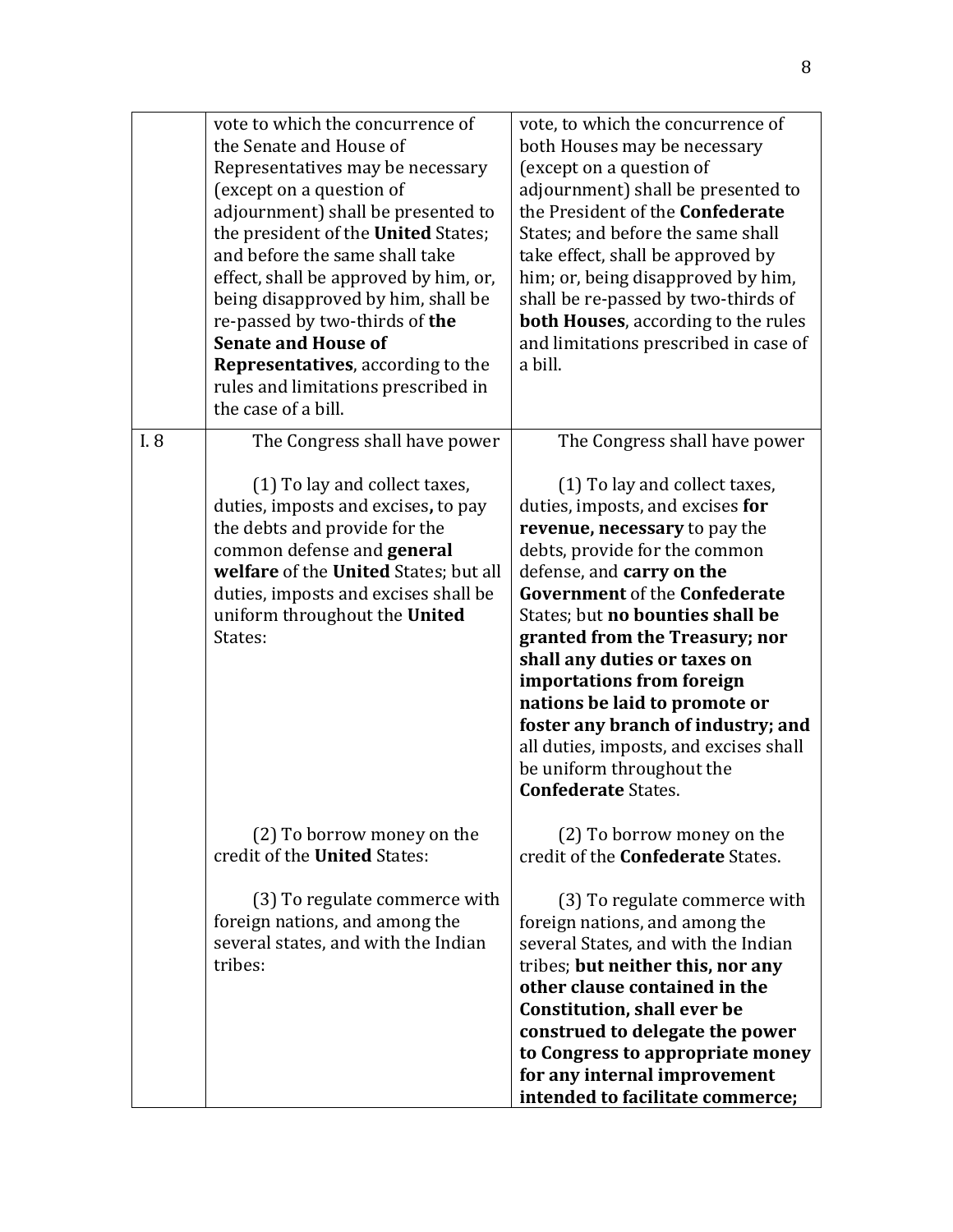|                                                                                                                                                                                                 | except for the purpose of<br>furnishing lights, beacons, and<br>buoys, and other aids to<br>navigation upon the coasts, and<br>the improvement of harbors and<br>the removing of obstructions in<br>river navigation; in all which<br>cases such duties shall be laid on<br>the navigation facilitated thereby<br>as may be necessary to pay the<br>costs and expenses thereof. |
|-------------------------------------------------------------------------------------------------------------------------------------------------------------------------------------------------|---------------------------------------------------------------------------------------------------------------------------------------------------------------------------------------------------------------------------------------------------------------------------------------------------------------------------------------------------------------------------------|
| (4) To establish an uniform<br>rule of naturalization, and uniform<br>laws on the subject of bankruptcies<br>throughout the United States:                                                      | (4) To establish uniform <b>laws</b><br>of naturalization, and uniform laws<br>on the subject of bankruptcies,<br>throughout the <b>Confederate</b> States;<br>but no law of Congress shall<br>discharge any debt contracted<br>before the passage of the same.                                                                                                                 |
| (5) To coin money, regulate<br>the value thereof, and of foreign<br>coin, and fix the standard of weights<br>and measures:                                                                      | (5) To coin money, regulate the<br>value thereof, and of foreign coin,<br>and fix the standard of weights and<br>measures.                                                                                                                                                                                                                                                      |
| (6) To provide for the<br>punishment of counterfeiting the<br>securities and current coin of the<br><b>United States:</b>                                                                       | (6) To provide for the<br>punishment of counterfeiting the<br>securities and current coin of the<br><b>Confederate States.</b>                                                                                                                                                                                                                                                  |
| (7) To establish post-offices<br>and post- <b>roads</b> :                                                                                                                                       | (7) To establish post offices<br>and post routes; but the expenses<br>of the Post Office Department,<br>after the Ist day of March in the<br>year of our Lord eighteen<br>hundred and sixty-three, shall be<br>paid out of its own revenues.                                                                                                                                    |
| (8) To promote the progress of<br>science and useful arts, by securing<br>for limited times to authors and<br>inventors the exclusive right to<br>their respective writings and<br>discoveries: | (8) To promote the progress of<br>science and useful arts, by securing<br>for limited times to authors and<br>inventors the exclusive right to their<br>respective writings and discoveries.                                                                                                                                                                                    |
| (9) To constitute tribunals                                                                                                                                                                     | (9) To constitute tribunals                                                                                                                                                                                                                                                                                                                                                     |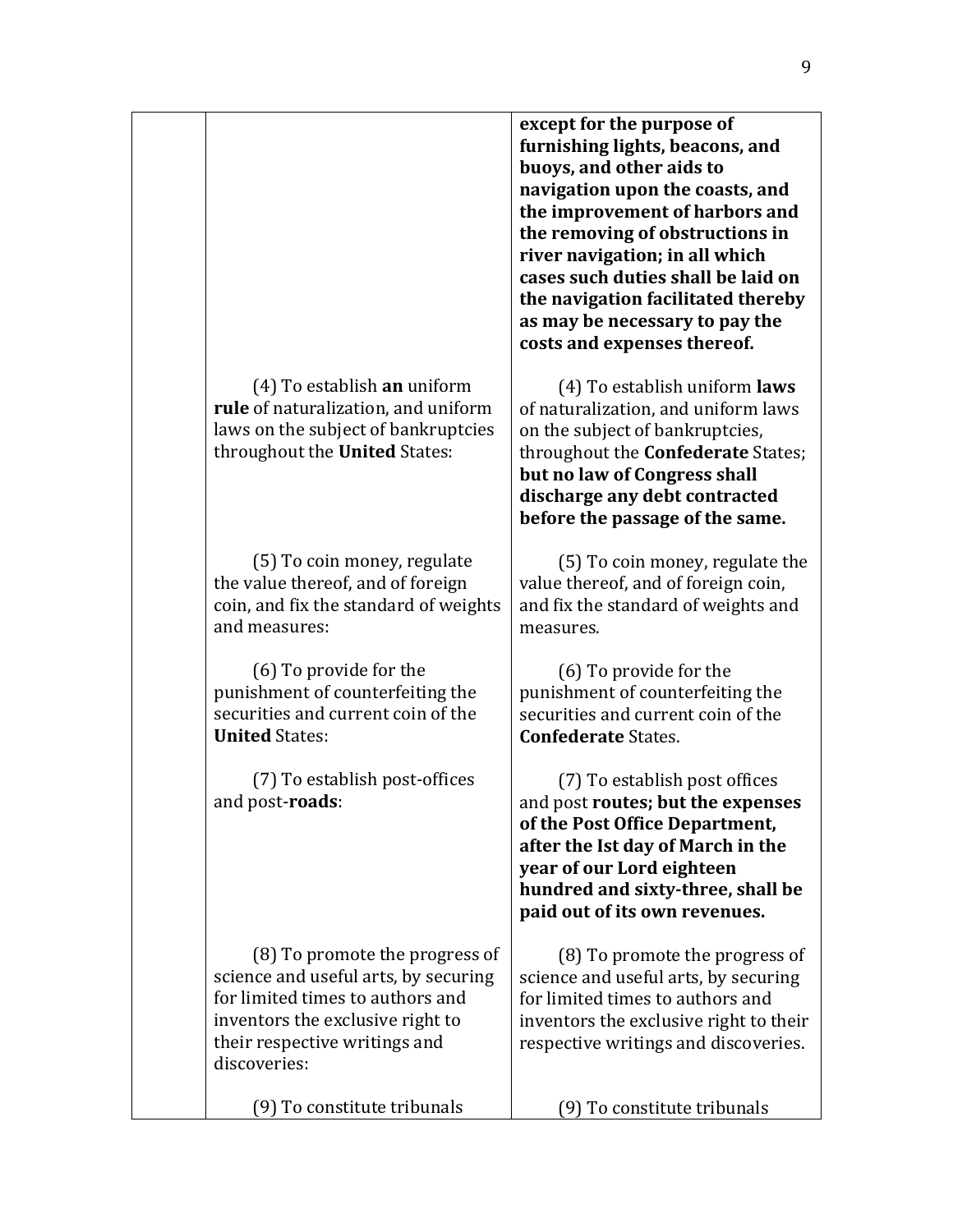$(10)$  To define and punish piracies and felonies committed on the high seas, and offences against the law of nations:

 $(11)$  To declare war, grant letters of marque and reprisal, and make rules concerning captures on land and water:

(12) To raise and support armies, but no appropriation of money to that use shall be for a longer term than two years:

 $(13)$  To provide and maintain a navy:

(14) To make rules for the government and regulation of the land and naval forces:

(15) To provide for calling forth the militia to execute the laws of the **Union**, suppress insurrections and repel invasions:

 $(16)$  To provide for organizing, arming and disciplining the militia. and for governing such part of them as may be employed in the service of the **United** States, reserving to the states respectively, the appointment of the officers, and the authority of training the militia according to the discipline prescribed by Congress:

(17) To exercise exclusive legislation in all cases whatsoever, over such district (not exceeding ten miles square) as may, by cession of particular states, and the acceptance of Congress, become the

inferior to the Supreme Court.

 $(10)$  To define and punish piracies and felonies committed on the high seas, and offenses against the law of nations.

 $(11)$  To declare war, grant letters of marque and reprisal, and make rules concerning captures on land and water.

(12) To raise and support armies; but no appropriation of money to that use shall be for a longer term than two years.

 $(13)$  To provide and maintain a navy.

(14) To make rules for the government and regulation of the land and naval forces.

 $(15)$  To provide for calling forth the militia to execute the laws of the **Confederate States**, suppress insurrections, and repel invasions.

 $(16)$  To provide for organizing, arming, and disciplining the militia. and for governing such part of them as may be employed in the service of the **Confederate** States; reserving to the States, respectively, the appointment of the officers, and the authority of training the militia according to the discipline prescribed by Congress.

(17) To exercise exclusive legislation, in all cases whatsoever, over such district (not exceeding ten miles square) as may, by cession of one or more States and the acceptance of Congress, become the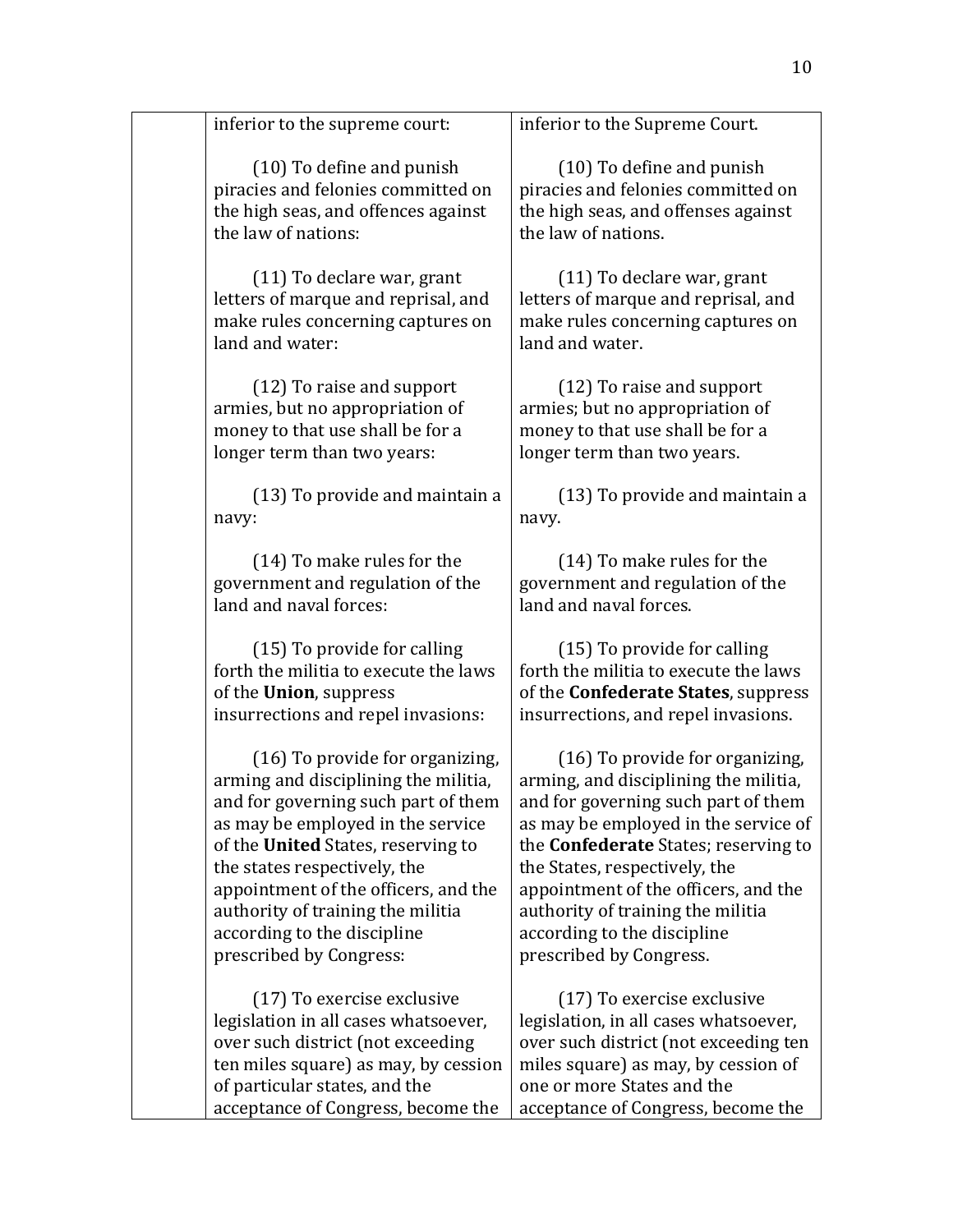|      | seat of the government of the<br><b>United</b> States, and to exercise like<br>authority over all places purchased<br>by the consent of the legislature of<br>the state in which the same shall be,<br>for the erection of forts, magazines,<br>arsenals, dock-yards, and other<br>needful buildings: and,    | seat of the Government of the<br><b>Confederate States; and to exercise</b><br>like authority over all places<br>purchased by the consent of the<br>Legislature of the State in which the<br>same shall be, for the erection of<br>forts, magazines, arsenals,<br>dockyards, and other needful<br>buildings; and                                                                                                                                                        |
|------|---------------------------------------------------------------------------------------------------------------------------------------------------------------------------------------------------------------------------------------------------------------------------------------------------------------|-------------------------------------------------------------------------------------------------------------------------------------------------------------------------------------------------------------------------------------------------------------------------------------------------------------------------------------------------------------------------------------------------------------------------------------------------------------------------|
|      | (18) To make all laws which<br>shall be necessary and proper for<br>carrying into execution the<br>foregoing powers, and all other<br>powers vested by this constitution<br>in the government of the United<br>States, or in any department or<br>officer thereof.                                            | (18) To make all laws which<br>shall be necessary and proper for<br>carrying into execution the<br>foregoing powers, and all other<br>powers vested by this Constitution<br>in the Government of the<br><b>Confederate</b> States, or in any<br>department or officer thereof.                                                                                                                                                                                          |
| I. 9 | $(1)$ The migration or<br>importation of such persons as<br>any of the states now existing<br>shall think proper to admit, shall<br>not be prohibited by the<br>Congress prior to the year 1808,<br>but a tax or duty may be imposed<br>on such importations, not<br>exceeding 10 dollars for each<br>person. | (1) The importation of negroes<br>of the African race from any<br>foreign country other than the<br>slaveholding States or Territories<br>of the United States of America, is<br>hereby forbidden; and Congress<br>is required to pass such laws as<br>shall effectually prevent the same.<br>(2) Congress shall also have<br>power to prohibit the<br>introduction of slaves from any<br>State not a member of, or<br>Territory not belonging to, this<br>Confederacy. |
|      | (2) The privilege of the writ of<br>habeas corpus shall not be<br>suspended, unless when in cases of<br>rebellion or invasion the public<br>safety may require it.                                                                                                                                            | (3) The privilege of the writ of<br>habeas corpus shall not be<br>suspended, unless when in cases of<br>rebellion or invasion the public<br>safety may require it.                                                                                                                                                                                                                                                                                                      |
|      | (3) No bill of attainder or ex<br>post facto law shall be passed.                                                                                                                                                                                                                                             | (4) No bill of attainder, ex post<br>facto law, or law denying or<br>impairing the right of property in<br>negro slaves shall be passed.                                                                                                                                                                                                                                                                                                                                |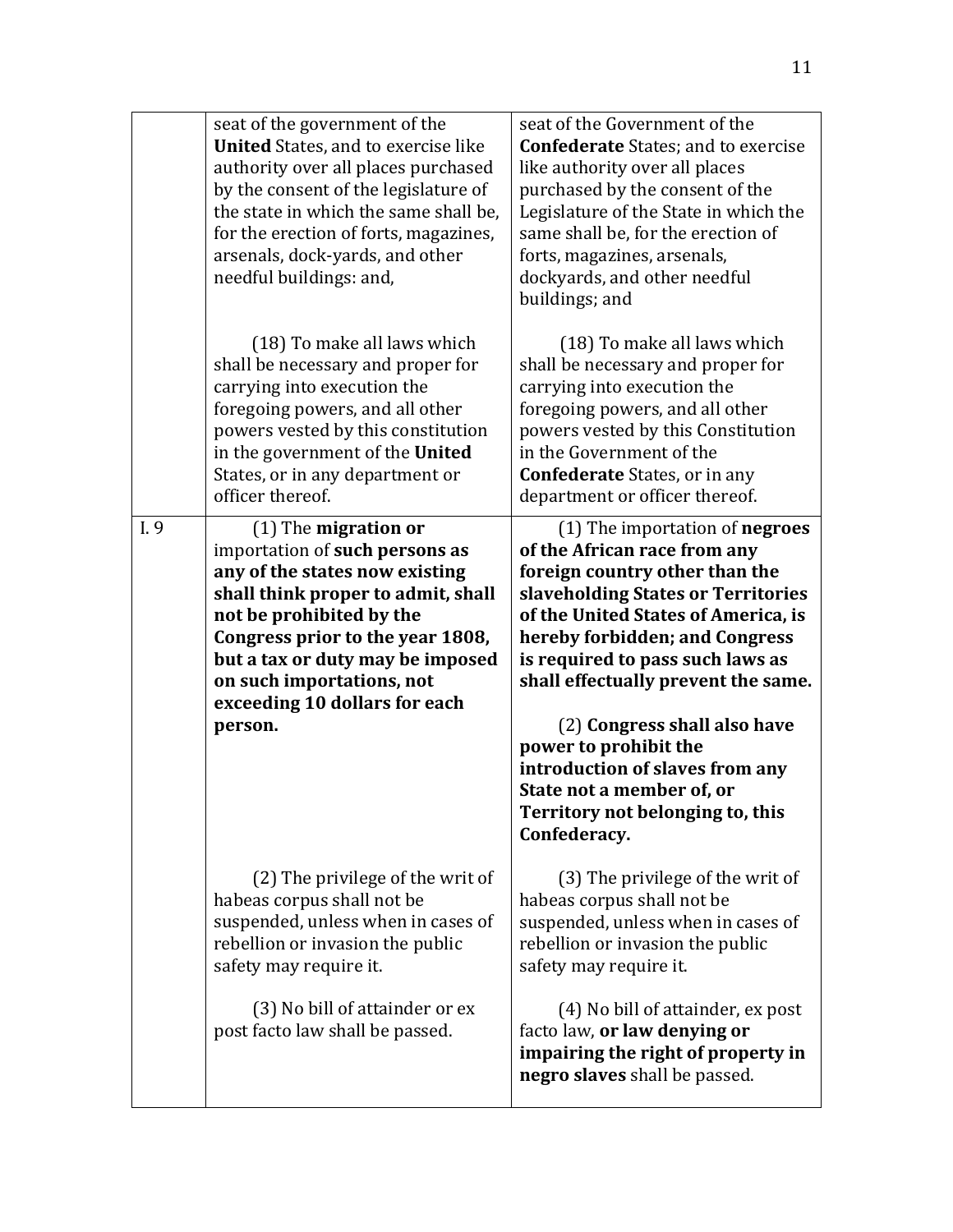| (4) No capitation, or other        |
|------------------------------------|
| direct tax shall be laid unless in |
| proportion to the census or        |
| enumeration herein before directed |
| to be taken.                       |

(5) No tax or duty shall be laid on articles exported from any state.

(6) No preference shall be given by any regulation of commerce or revenue to the ports of one state over those of another: nor shall vessels bound to, or from one state, be obliged to **enter, clear, or pay duties in another.**

(7) No money shall be drawn from the treasury but in consequence of appropriations made by law; and a regular statement and account of the receipts and expenditures of all public money shall be published from time to time.

(5) No capitation or other direct tax shall be laid, unless in proportion to the census or enumeration hereinbefore directed to be taken.

(6) No tax or duty shall be laid on articles exported from any State**,**  except by a vote of two-thirds of **both Houses**.

(7) No preference shall be given by any regulation of commerce or revenue to the ports of one State over those of another.

(8) No money shall be drawn from the Treasury, but in consequence of appropriations made by law; and a regular statement and account of the receipts and expenditures of all public money shall be published from time to time.

**(9) Congress shall**  appropriate no money from the **Treasury except by a vote of twothirds of both Houses, taken by yeas and nays, unless it be asked** and estimated for by some one of the heads of departments and submitted to Congress by the **President; or for the purpose of paying its own expenses and** contingencies; or for the payment **of claims against the Confederate States, the justice of which shall** have been judicially declared by a tribunal for the investigation of claims against the Government, **which it is hereby made the duty**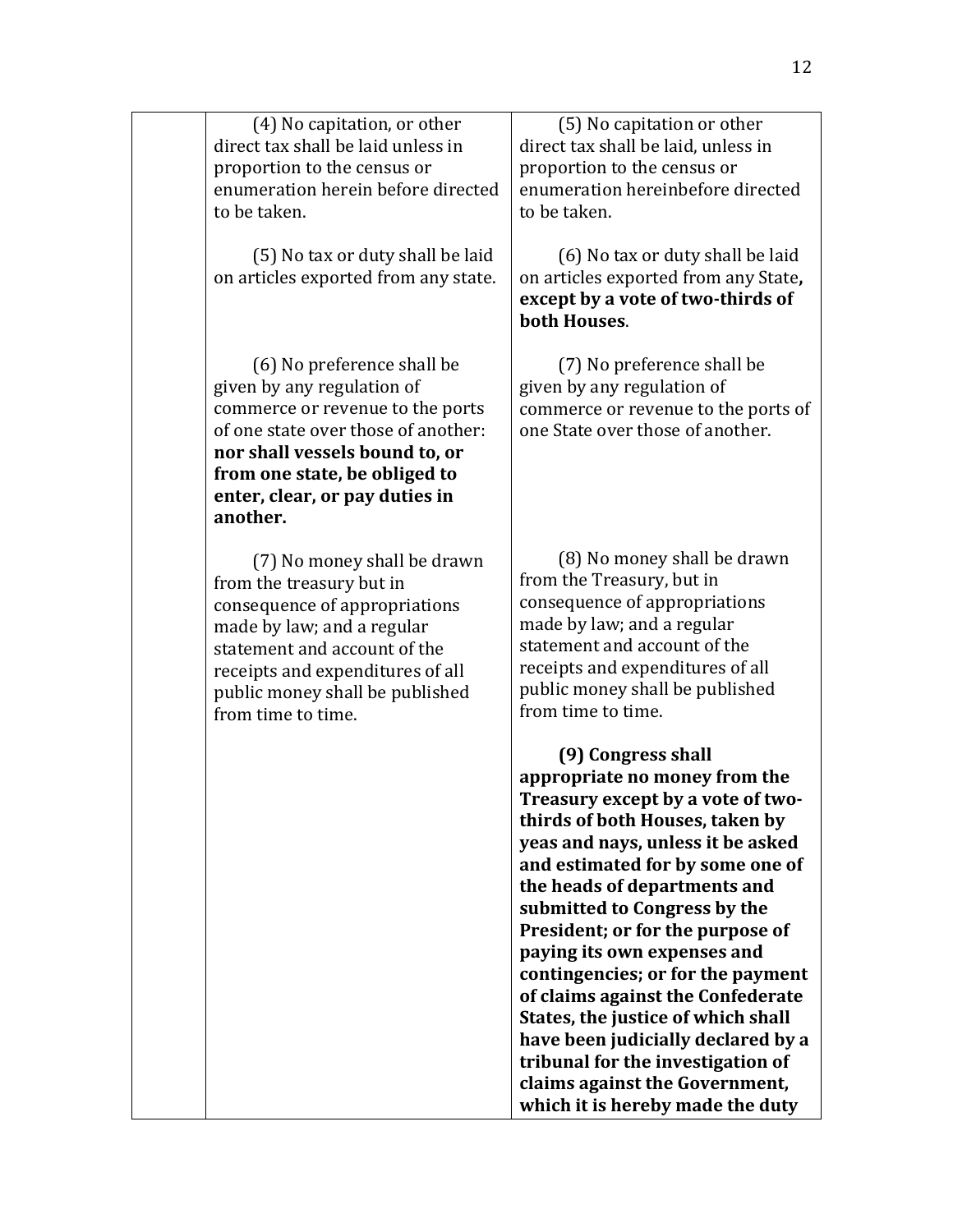|                                       |                                                                                                                                                                                                                                                                                                                           | of Congress to establish.                                                                                                                                                                                                                                                                                                                                |
|---------------------------------------|---------------------------------------------------------------------------------------------------------------------------------------------------------------------------------------------------------------------------------------------------------------------------------------------------------------------------|----------------------------------------------------------------------------------------------------------------------------------------------------------------------------------------------------------------------------------------------------------------------------------------------------------------------------------------------------------|
|                                       |                                                                                                                                                                                                                                                                                                                           | (10) All bills appropriating<br>money shall specify in Federal<br>currency the exact amount of<br>each appropriation and the<br>purposes for which it is made;<br>and Congress shall grant no extra<br>compensation to any public<br>contractor, officer, agent, or<br>servant, after such contract shall<br>have been made or such service<br>rendered. |
|                                       | (8) No title of nobility shall be<br>granted by the United States: And<br>no person holding any office or<br>profit or trust under them, shall,<br>without the consent of the<br>Congress, accept of any present,<br>emolument, office, or title, of any<br>kind whatever, from any king,<br>prince, or foreign state.    | (11) No title of nobility shall be<br>granted by the <b>Confederate</b> States;<br>and no person holding any office of<br>profit or trust under them shall,<br>without the consent of the Congress,<br>accept of any present, emolument,<br>office, or title of any kind whatever,<br>from any king, prince, or foreign<br>state.                        |
| I. 9<br>(cont)<br>[Bill of<br>Rights] | ( <i>Amd 1</i> ) Congress shall make<br>no law respecting an establishment<br>of religion, or prohibiting the free<br>exercise thereof; or abridging the<br>freedom of speech, or of the press;<br>or the right of the people peaceably<br>to assemble, and to petition the<br>Government for a redress of<br>grievances. | (12) Congress shall make no<br>law respecting an establishment of<br>religion, or prohibiting the free<br>exercise thereof; or abridging the<br>freedom of speech, or of the press;<br>or the right of the people peaceably<br>to assemble and petition the<br>Government for a redress of<br>grievances.                                                |
|                                       | ( <i>Amd 2</i> ) A well-regulated<br>militia, being necessary to the<br>security of a free State, the right of<br>the people to keep and bear arms,<br>shall not be infringed.                                                                                                                                            | (13) A well-regulated militia<br>being necessary to the security of a<br>free State, the right of the people to<br>keep and bear arms shall not be<br>infringed.                                                                                                                                                                                         |
|                                       | (Amd 3) No soldier shall, in<br>time of peace be quartered in any<br>house, without the consent of the<br>owner, nor in time of war, but in a<br>manner to be prescribed by law.                                                                                                                                          | (14) No soldier shall, in time of<br>peace, be quartered in any house<br>without the consent of the owner;<br>nor in time of war, but in a manner<br>to be prescribed by law.                                                                                                                                                                            |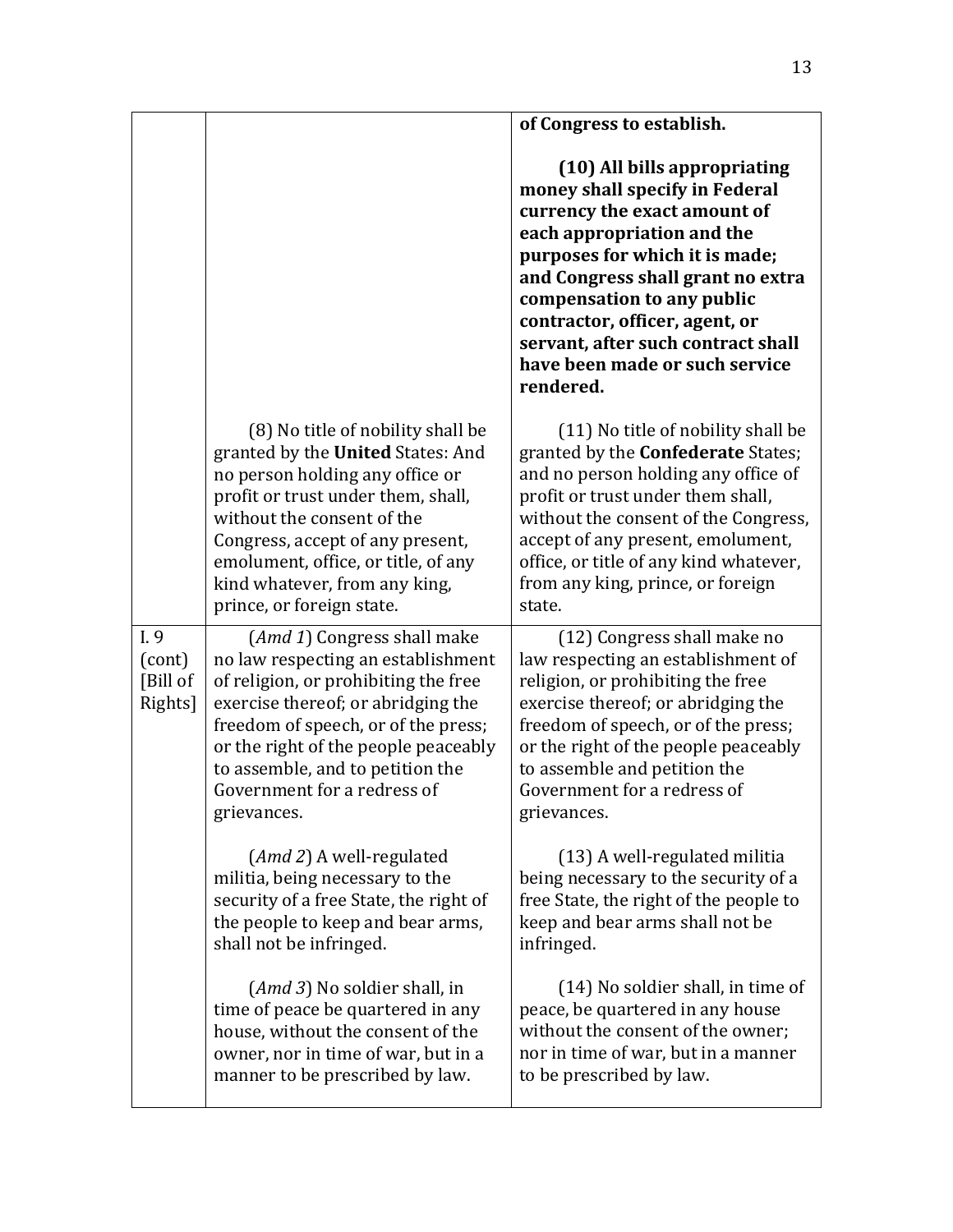(*Amd 4*) The right of the people to be secure in their persons, houses, papers, and effects, against unreasonable searches and seizures, shall not be violated, and no warrants shall issue, but upon probable cause, supported by oath or affirmation, and particularly describing the place to be searched, and the persons or things to be seized.

(*Amd* 5) No person shall be held to answer for a capital, or otherwise infamous crime, unless on a presentment or indictment of a Grand Jury, except in cases arising in the land or naval forces, or in the militia, when in actual service in time of war or public danger; nor shall any person be subject for the same offense to be twice put in jeopardy of life or limb; nor shall be compelled in any criminal case to be a witness against himself, nor be deprived of life, liberty, or property, without due process of law; nor shall private property be taken for public use without just compensation.

(*Amd* 6) In all criminal prosecutions, the accused shall enjoy the right to a speedy and public trial, by an impartial jury of the State and district wherein the crime shall have been committed. which district shall have been previously ascertained by law, and to be informed of the nature and cause of the accusation; to be confronted with the witnesses against him; to have compulsory process for obtaining witnesses in his favor, and to have the assistance

 $(15)$  The right of the people to be secure in their persons, houses, papers, and effects, against unreasonable searches and seizures. shall not be violated; and no warrants shall issue but upon probable cause, supported by oath or affirmation, and particularly describing the place to be searched and the persons or things to be seized.

 $(16)$  No person shall be held to answer for a capital or otherwise infamous crime, unless on a presentment or indictment of a grand jury, except in cases arising in the land or naval forces, or in the militia, when in actual service in time of war or public danger; nor shall any person be subject for the same offense to be twice put in jeopardy of life or limb; nor be compelled, in any criminal case, to be a witness against himself; nor be deprived of life, liberty, or property without due process of law; nor shall private property be taken for public use, without just compensation.

 $(17)$  In all criminal prosecutions the accused shall enjoy the right to a speedy and public trial, by an impartial jury of the State and district wherein the crime shall have been committed, which district shall have been previously ascertained by law, and to be informed of the nature and cause of the accusation: to be confronted with the witnesses against him; to have compulsory process for obtaining witnesses in his favor; and to have the assistance of counsel for his defense.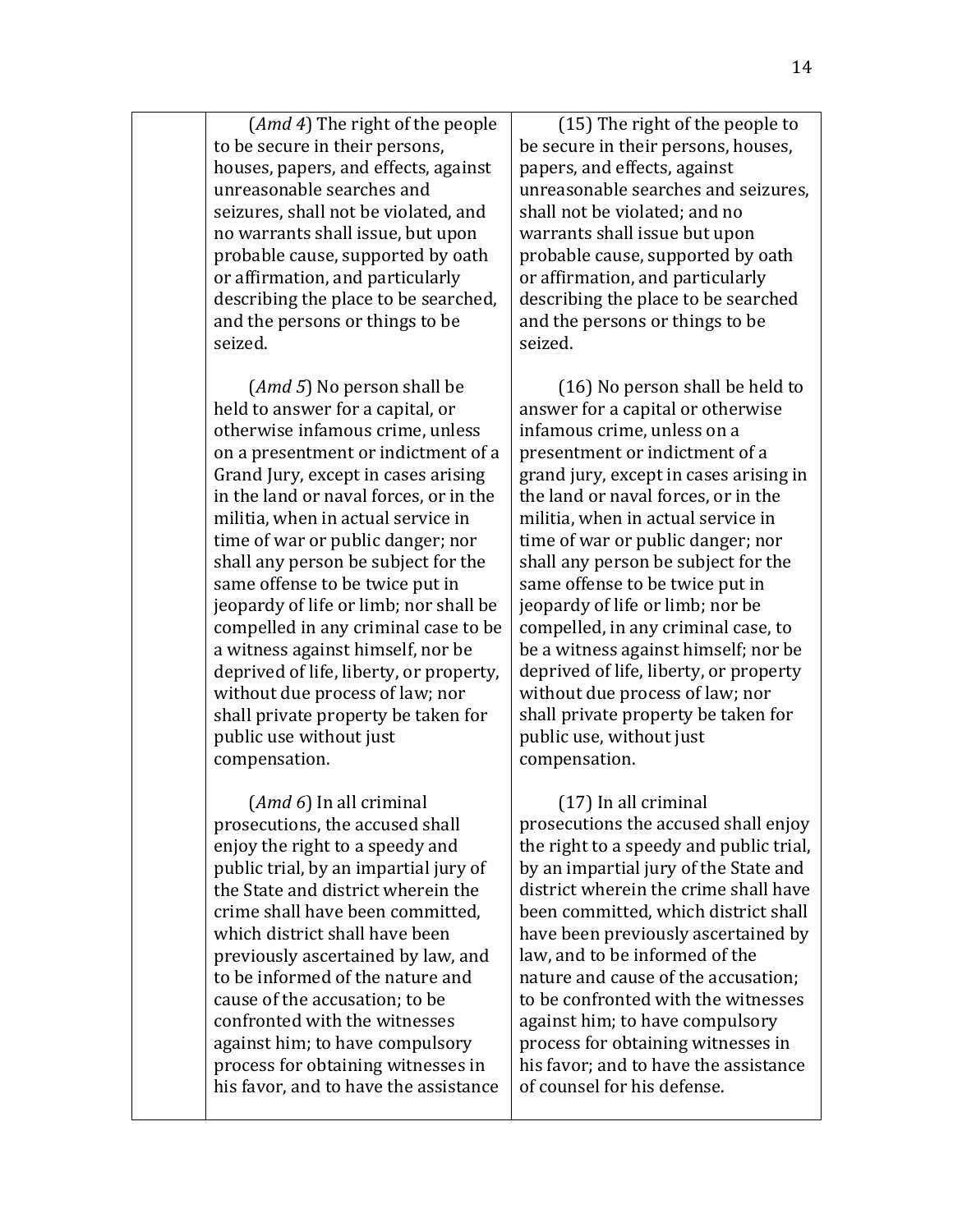|      | of counsel for his defense.                                                                                                                                                                                                                                                                                                                                                                                                                           |                                                                                                                                                                                                                                                                                                                                                                                                                          |
|------|-------------------------------------------------------------------------------------------------------------------------------------------------------------------------------------------------------------------------------------------------------------------------------------------------------------------------------------------------------------------------------------------------------------------------------------------------------|--------------------------------------------------------------------------------------------------------------------------------------------------------------------------------------------------------------------------------------------------------------------------------------------------------------------------------------------------------------------------------------------------------------------------|
|      |                                                                                                                                                                                                                                                                                                                                                                                                                                                       |                                                                                                                                                                                                                                                                                                                                                                                                                          |
|      | $(Amd 7)$ In suits at common<br>law, where the value in controversy<br>shall exceed twenty dollars, the<br>right of trial by jury shall be<br>preserved, and no fact tried by a<br>jury shall be otherwise reexamined<br>in any court of the United States,<br>than according to the rules of the<br>common law.                                                                                                                                      | (18) In suits at common law,<br>where the value in controversy shall<br>exceed twenty dollars, the right of<br>trial by jury shall be preserved; and<br>no fact so tried by a jury shall be<br>otherwise reexamined in any court<br>of the <b>Confederacy</b> , than according<br>to the rules of common law.                                                                                                            |
|      | (Amd 8) Excessive bail shall<br>not be required, nor excessive fines<br>imposed, nor cruel and unusual<br>punishments inflicted.                                                                                                                                                                                                                                                                                                                      | (19) Excessive bail shall not be<br>required, nor excessive fines<br>imposed, nor cruel and unusual<br>punishments inflicted.                                                                                                                                                                                                                                                                                            |
|      |                                                                                                                                                                                                                                                                                                                                                                                                                                                       | (20) Every law, or resolution<br>having the force of law, shall<br>relate to but one subject, and that<br>shall be expressed in the title.                                                                                                                                                                                                                                                                               |
| I.10 | (1) No state shall enter into<br>any treaty, alliance, or<br>confederation; grant letters of<br>marque and reprisal; coin money;<br>emit bills of credit; make any thing<br>but gold and silver coin a tender in<br>payment of debts; pass any bill of<br>attainder, ex post facto law, or law<br>impairing the obligation of<br>contracts, or grant any title of<br>nobility.                                                                        | (1) No State shall enter into any<br>treaty, alliance, or confederation;<br>grant letters of marque and reprisal;<br>coin money; make anything but gold<br>and silver coin a tender in payment<br>of debts; pass any bill of attainder,<br>or ex post facto law, or law<br>impairing the obligation of<br>contracts; or grant any title of<br>nobility.                                                                  |
|      | (2) No state shall, without the<br>consent of the Congress, lay any<br>imposts or duties on imports or<br>exports, except what may be<br>absolutely necessary for executing<br>its inspection laws; and the net<br>produce of all duties and imposts,<br>laid by any state on imports or<br>exports, shall be for the use of the<br>treasury of the <b>United</b> States; and<br>all such laws shall be subject to the<br>revision and control of the | (2) No State shall, without the<br>consent of the Congress, lay any<br>imposts or duties on imports or<br>exports, except what may be<br>absolutely necessary for executing<br>its inspection laws; and the net<br>produce of all duties and imposts,<br>laid by any State on imports, or<br>exports, shall be for the use of the<br>Treasury of the <b>Confederate</b> States;<br>and all such laws shall be subject to |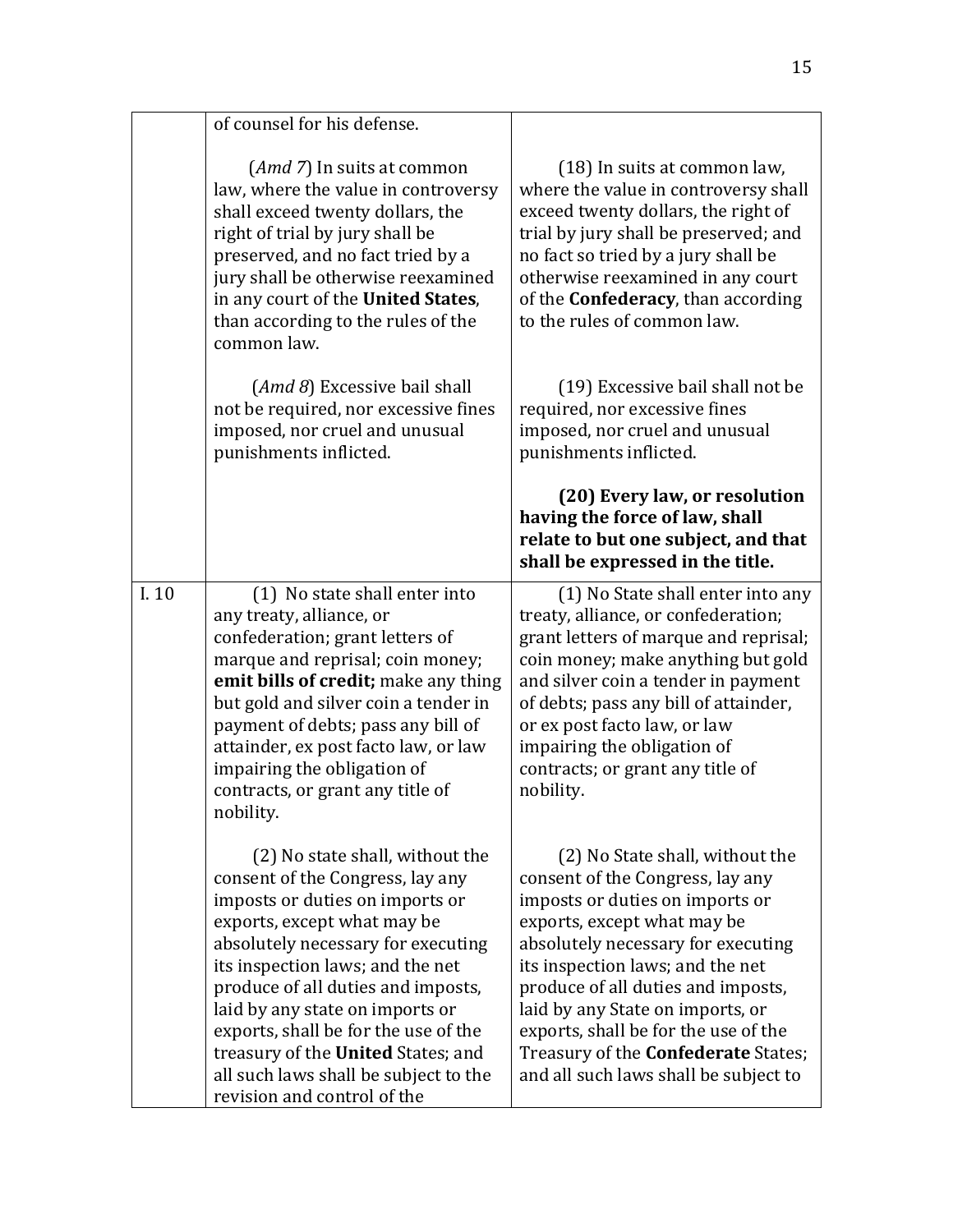|      | Congress.                                                                                                                                                                                                                                                                                                                               | the revision and control of Congress.                                                                                                                                                                                                                                                                                                                                                                                                                                                                                                                                                                                                                                                                                                                                                                                                                                                       |
|------|-----------------------------------------------------------------------------------------------------------------------------------------------------------------------------------------------------------------------------------------------------------------------------------------------------------------------------------------|---------------------------------------------------------------------------------------------------------------------------------------------------------------------------------------------------------------------------------------------------------------------------------------------------------------------------------------------------------------------------------------------------------------------------------------------------------------------------------------------------------------------------------------------------------------------------------------------------------------------------------------------------------------------------------------------------------------------------------------------------------------------------------------------------------------------------------------------------------------------------------------------|
|      | (3) No state shall, without the<br>consent of Congress, lay any duty of<br>tonnage, keep troops, or ships of<br>war in time of peace, enter into any<br>agreement or compact with another<br>state, or with a foreign power, or<br>engage in war, unless actually<br>invaded, or in such imminent<br>danger as will not admit of delay. | (3) No State shall, without the<br>consent of Congress, lay any duty on<br>tonnage, except on seagoing<br>vessels, for the improvement of<br>its rivers and harbors navigated<br>by the said vessels; but such<br>duties shall not conflict with any<br>treaties of the Confederate States<br>with foreign nations; and any<br>surplus revenue thus derived<br>shall, after making such<br>improvement, be paid into the<br>common treasury. Nor shall any<br><b>State</b> keep troops or ships of war in<br>time of peace, enter into any<br>agreement or compact with another<br>State, or with a foreign power, or<br>engage in war, unless actually<br>invaded, or in such imminent danger<br>as will not admit of delay. But when<br>any river divides or flows through<br>two or more States they may<br>enter into compacts with each<br>other to improve the navigation<br>thereof. |
| II.1 | (1) The Executive power shall<br>be vested in a President of the<br><b>United States of America. He shall</b><br>hold office during the term of four<br>years, and together with the Vice<br>President, chosen for the same<br>term, be elected as follows:                                                                             | (1) The executive power shall<br>be vested in a President of the<br><b>Confederate States of America. He</b><br>and the Vice President shall hold<br>their offices for the term of six<br>years; but the President shall not<br>be reeligible. The President and<br>Vice President shall be elected as<br>follows:                                                                                                                                                                                                                                                                                                                                                                                                                                                                                                                                                                          |
|      | (2) Each State shall appoint, in<br>such manner as the Legislature may<br>direct, a number of electors, equal<br>to the whole number of Senators<br>and Representatives to which the<br>State may be entitled in the<br>Congress: but no Senator or<br>Representative, or person holding                                                | (2) Each State shall appoint, in<br>such manner as the Legislature<br>thereof may direct, a number of<br>electors equal to the whole number<br>of Senators and Representatives to<br>which the State may be entitled in<br>the Congress; but no Senator or<br>Representative or person holding an                                                                                                                                                                                                                                                                                                                                                                                                                                                                                                                                                                                           |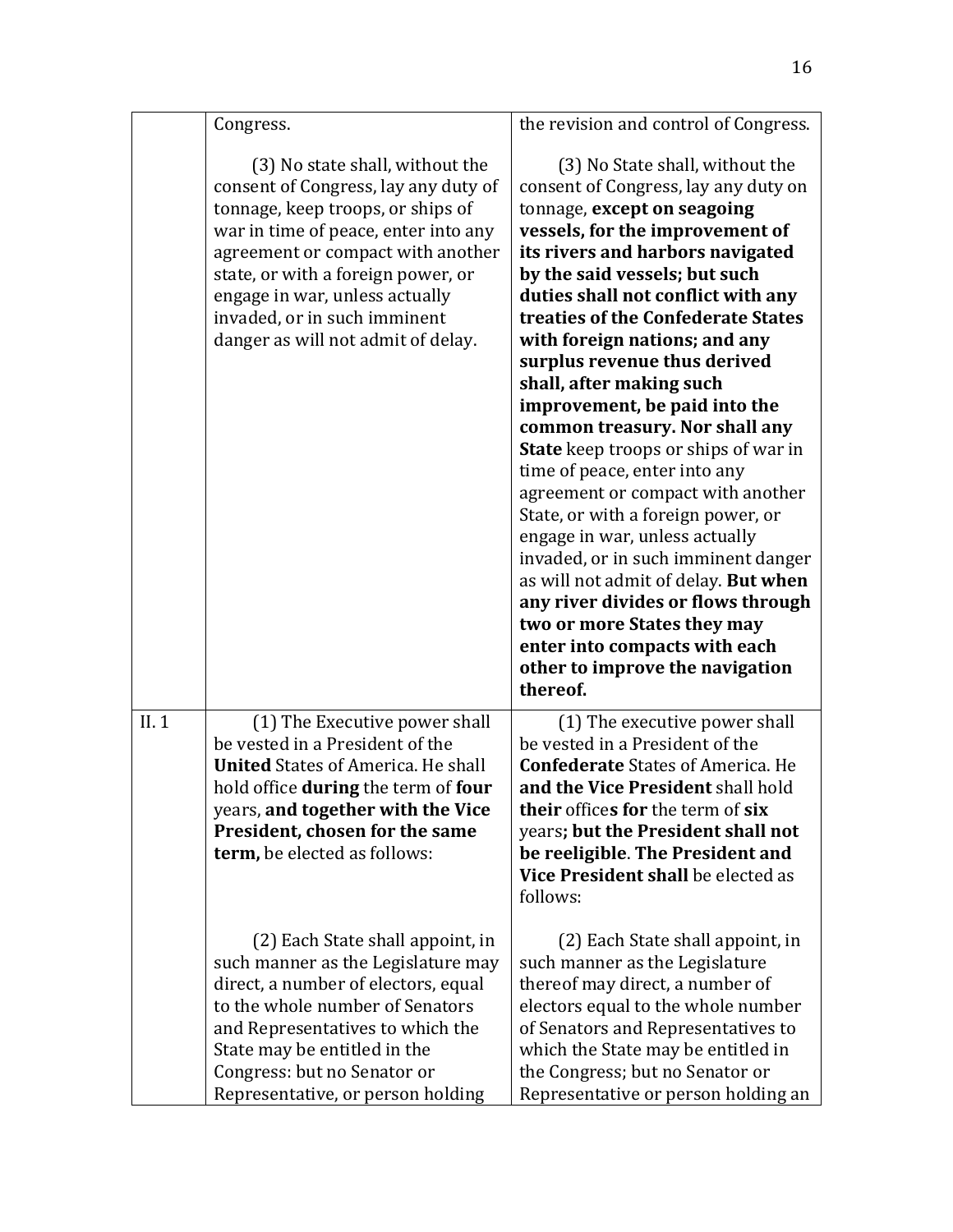an office of trust or profit under the **United** States, shall be appointed an elector. 

(3) [*substituting Amd 12*] The Electors shall meet in their respective States and vote by ballot for President and Vice-President, one of whom, at least, shall not be an inhabitant of the same State with themselves; they shall name in their ballots the person voted for as President, and in distinct ballots the person voted for as Vice-President, and they shall make distinct lists of all persons voted for as President, and of all persons voted for as Vice President, and of the number of votes for each, which lists they shall sign and certify, and transmit sealed to the seat of the Government of the **United** States, directed to the President of the Senate: the President of the Senate shall, in the presence of the Senate and House of Representatives, open all the certificates and the votes shall then be counted; - The person having the greatest number of votes for President, shall be the President, if such number be a majority of the whole number of Electors appointed; and if no person have such majority, then from the persons having the highest numbers not exceeding three on the list of those voted for as President. the House of Representatives shall choose immediately, by ballot, the President. But in choosing the President, the votes shall be taken by States, the representation from each State having one vote; a quorum for this purpose shall consist of a member or members

office of trust or profit under the **Confederate** States shall be appointed an elector.

(3) The electors shall meet in their respective States and vote by ballot for President and Vice President, one of whom, at least, shall not be an inhabitant of the same State with themselves; they shall name in their ballots the person voted for as President, and in distinct ballots the person voted for as Vice President, and they shall make distinct lists of all persons voted for as President, and of all persons voted for as Vice President. and of the number of votes for each, which lists they shall sign and certify, and transmit, sealed, to the seat of the Government of the **Confederate** States, directed to the President of the Senate; the President of the Senate shall, in the presence of the Senate and House of Representatives, open all the certificates, and the votes shall then be counted; the person having the greatest number of votes for President shall be the President, if such number be a majority of the whole number of electors appointed; and if no person have such majority, then from the persons having the highest numbers, not exceeding three, on the list of those voted for as President, the House of Representatives shall choose immediately, by ballot, the President. But in choosing the President the votes shall be taken by States, the representation from each State having one vote; a quorum for this purpose shall consist of a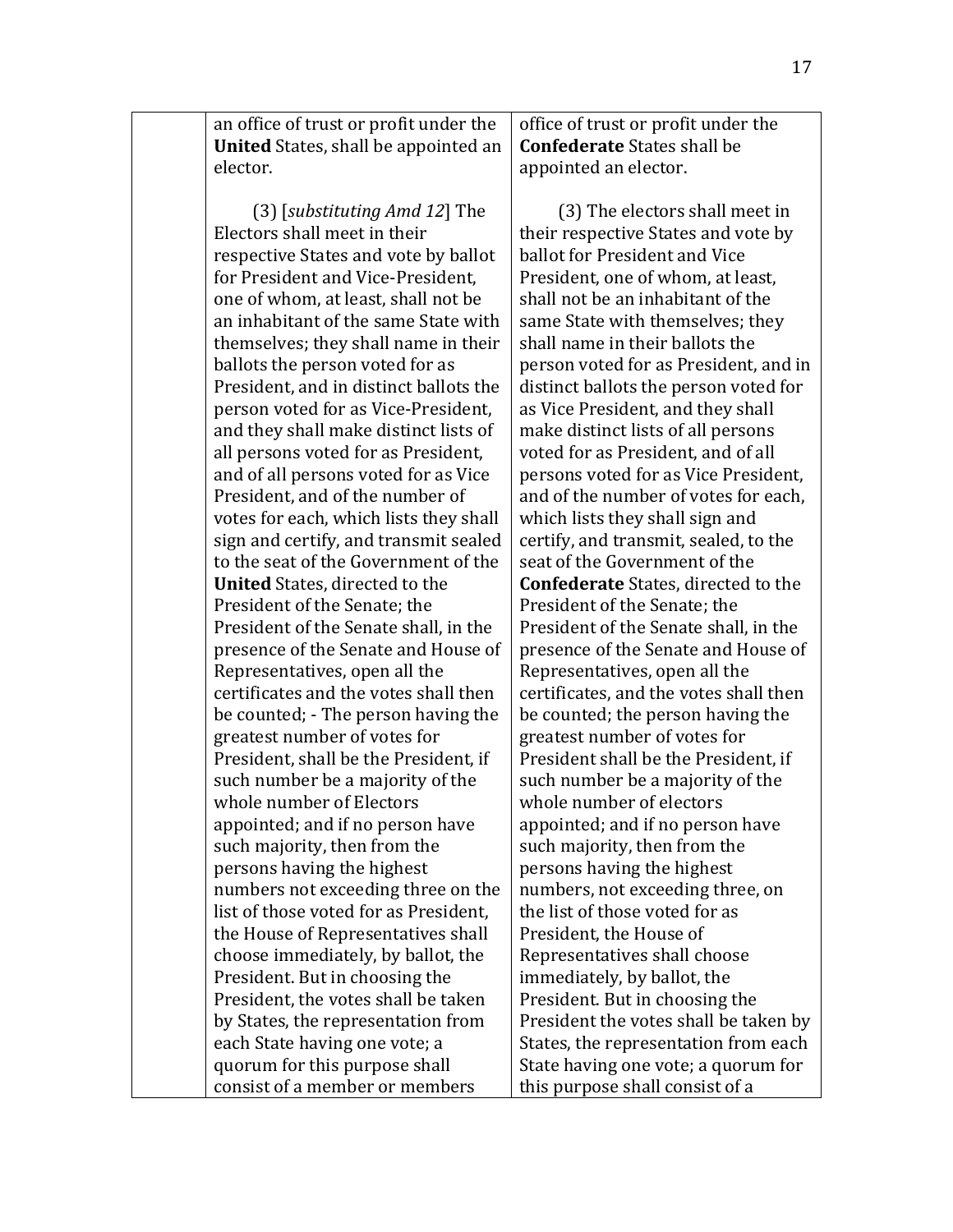from two-thirds of the States, and a majority of all the States shall be necessary to a choice. And if the House of Representatives shall not choose a President whenever the right of choice shall devolve upon them, before the fourth day of March next following, then the Vice-President shall act as President, as in case of the death or other constitutional disability of the President.

(4) [*substituting Amd 12*] The person having the greatest number of votes as Vice-President, shall be the Vice-President, if such number be a majority of the whole number of electors appointed, and if no person have a majority, then from the two highest numbers on the list, the Senate shall choose the Vice-President; a quorum for the purpose shall consist of two-thirds of the whole number of Senators. and a majority of the whole number shall be necessary to a choice.

(5) [*from Amd 12*] But no person constitutionally ineligible to the office of President shall be eligible to that of Vice-President of the **United** States.

(6) The Congress may determine the time of choosing the electors, and the day on which they shall give their votes; which day shall be the same throughout the **United** States.

(7) No person except a natural born Citizen, or a Citizen of the **United** States, at the time of the adoption of this Constitution, shall be eligible to the office of President;

member or members from twothirds of the States, and a majority of all the States shall be necessary to a choice. And if the House of Representatives shall not choose a President, whenever the right of choice shall devolve upon them, before the 4th day of March next following, then the Vice President shall act as President, as in case of the death, or other constitutional disability of the President.

 $(4)$  The person having the greatest number of votes as Vice President shall be the Vice President, if such number be a majority of the whole number of electors appointed; and if no person have a majority, then, from the two highest numbers on the list, the Senate shall choose the Vice President; a quorum for the purpose shall consist of two-thirds of the whole number of Senators, and a majority of the whole number shall be necessary to a choice.

(5) But no person constitutionally ineligible to the office of President shall be eligible to that of Vice President of the **Confederate** States.

(6) The Congress may determine the time of choosing the electors, and the day on which they shall give their votes; which day shall be the same throughout the **Confederate** States.

(7) No person except a naturalborn citizen of the **Confederate** States, or a citizen thereof at the time of the adoption of this Constitution, or a citizen thereof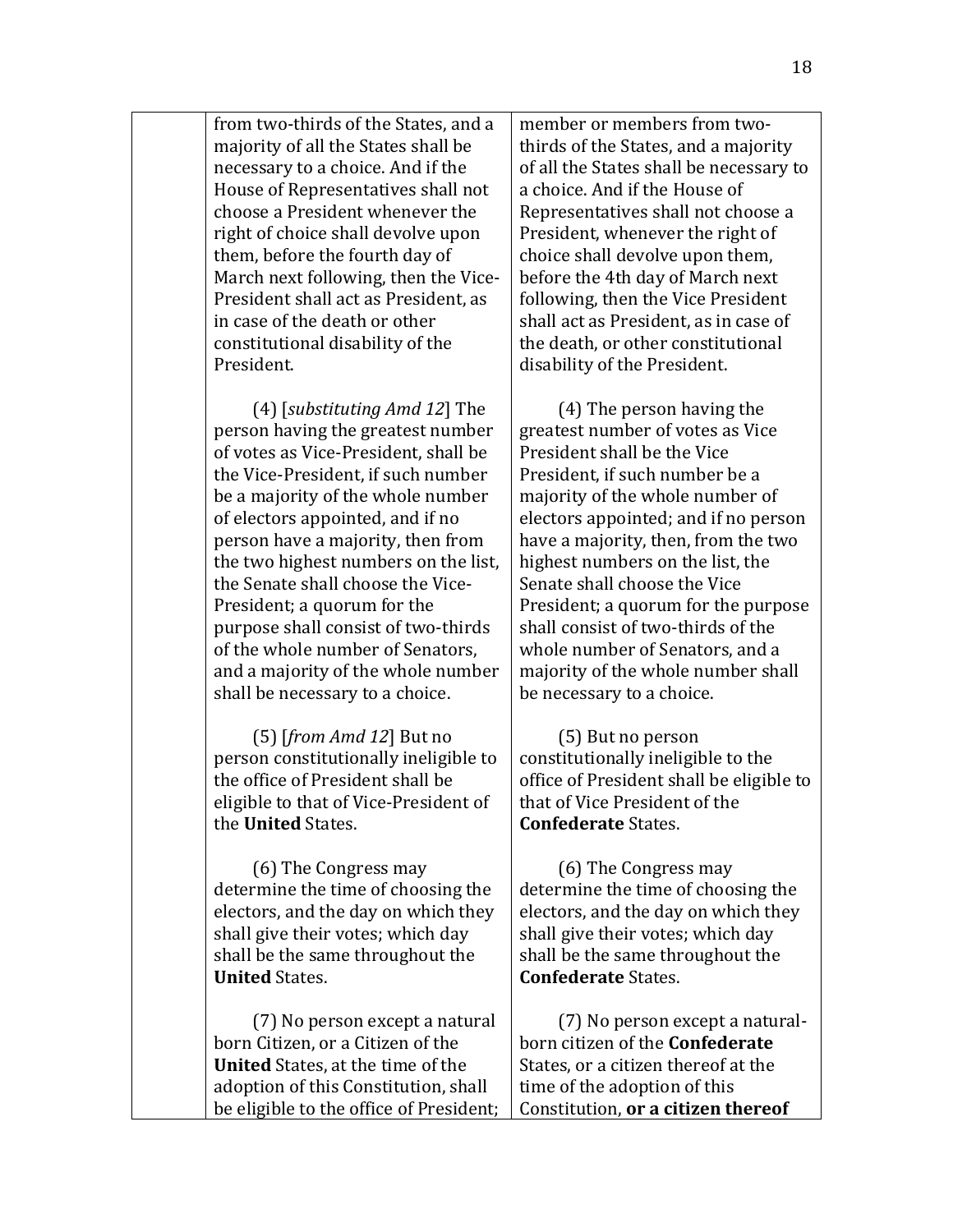neither shall any person be eligible to that office who shall not have attained to the age of thirty-five years, and been fourteen years a resident within the **United** States.

(8) In case of the removal of the President from office, or of his death, resignation, or inability to discharge the powers and duties of **the** said office, the same shall devolve on the Vice President, and the Congress may by law provide for the case of removal, death, resignation, or inability, both of the President and Vice President, declaring what officer shall then act as President, and such officer shall act accordingly, until the disability be removed, or a President shall be elected. 

(9) The President shall, at stated times, receive for his services, a compensation, which shall neither be increased nor diminished during the period for which he shall have been elected, and he shall not receive within that period any other emolument from the **United** States, or any of them.

(10) Before he enter on the execution of his office, he shall take the following oath or affirmation:

"I do solemnly swear (or affirm) that I will faithfully execute the office of the President of the **United** States, and will to the best of my ability, preserve, protect and defend

**born in the United States prior to the 20th of December, 1860, shall** be eligible to the office of President; neither shall any person be eligible to that office who shall not have attained the age of thirty-five years, and been fourteen years a resident within **the limits of** the **Confederate** States, as they may **exist at the time of his election.** 

(8) In case of the removal of the President from office, or of his death, resignation, or inability to discharge the powers and duties of said office, the same shall devolve on the Vice President: and the Congress may, by law, provide for the case of removal, death, resignation, or inability, both of the President and Vice President, declaring what officer shall then act as President; and such officer shall act accordingly until the disability be removed or a President shall be elected.

(9) The President shall, at stated times, receive for his services a compensation, which shall neither be increased nor diminished during the period for which he shall have been elected; and he shall not receive within that period any other emolument from the **Confederate** States, or any of them.

(10) Before he enter**s** on the execution of his office he shall take the following oath or affirmation:

"I do solemnly swear (or affirm) that I will faithfully execute the office of the President of the **Confederate** States, and will to the best of my ability, preserve, protect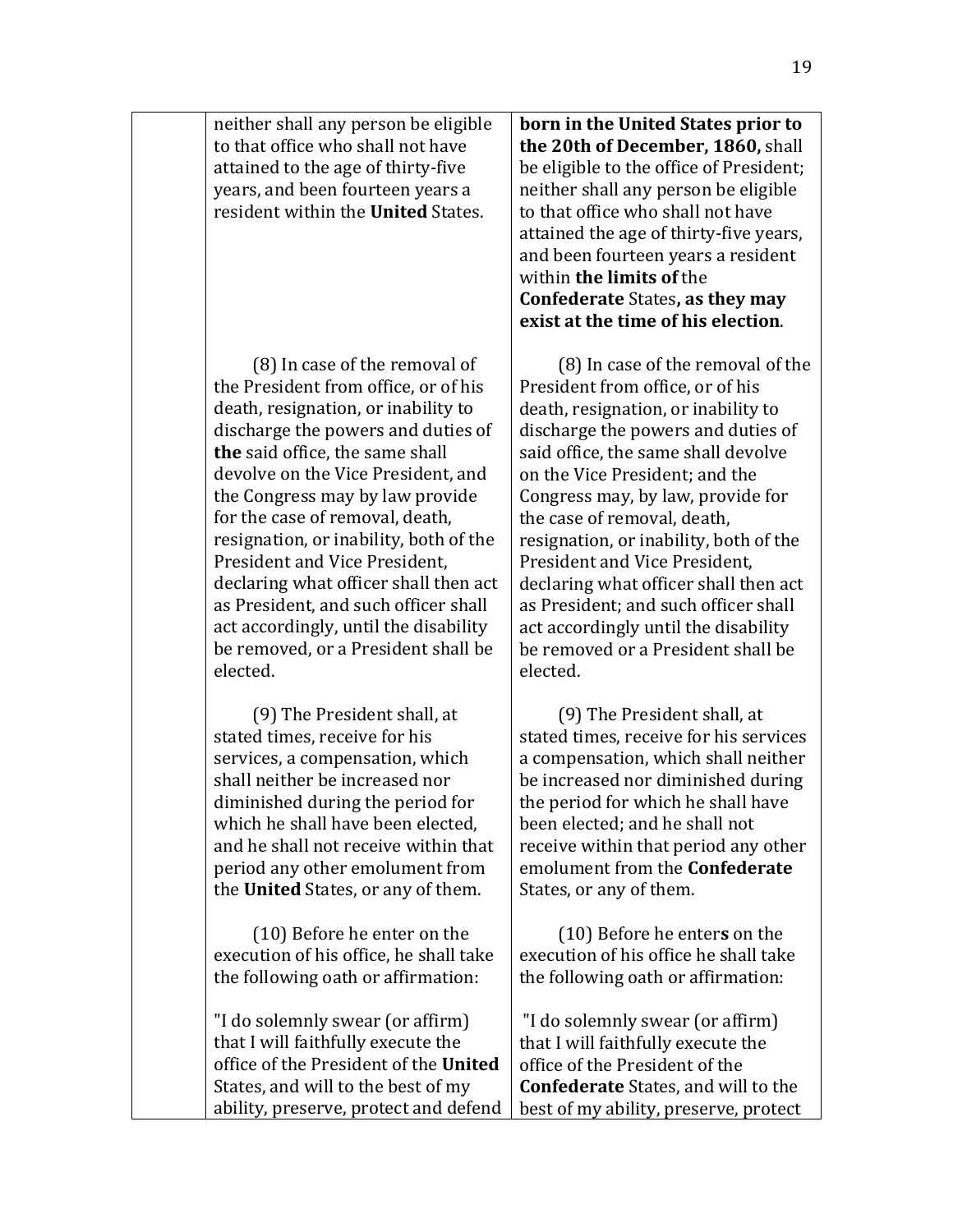|      | the Constitution of the United<br>States."                                                                                                                                                                                                                                                                                                                                                                                                                                                                                                                                                                                                                                                                    | and defend the Constitution<br>thereof."                                                                                                                                                                                                                                                                                                                                                                                                                                                                                                                                                                                                                                                                                   |
|------|---------------------------------------------------------------------------------------------------------------------------------------------------------------------------------------------------------------------------------------------------------------------------------------------------------------------------------------------------------------------------------------------------------------------------------------------------------------------------------------------------------------------------------------------------------------------------------------------------------------------------------------------------------------------------------------------------------------|----------------------------------------------------------------------------------------------------------------------------------------------------------------------------------------------------------------------------------------------------------------------------------------------------------------------------------------------------------------------------------------------------------------------------------------------------------------------------------------------------------------------------------------------------------------------------------------------------------------------------------------------------------------------------------------------------------------------------|
| II.2 | (1) The President shall be<br>Commander-in-Chief of the Army<br>and Navy of the United States, and<br>of the militia of the several States,<br>when called into the actual service<br>of the <b>United</b> States; he may<br>require the opinion, in writing, of<br>the principal officer in each of the<br>executive departments, upon any<br>subject relating to the duties of<br>their respective offices, and he shall<br>have power to grant reprieves and<br>pardons for offenses against the<br><b>United</b> States, except in cases of<br>impeachment.                                                                                                                                               | (1) The President shall be<br>Commander-in-Chief of the Army<br>and Navy of the <b>Confederate</b> States,<br>and of the militia of the several<br>States, when called into the actual<br>service of the <b>Confederate</b> States;<br>he may require the opinion, in<br>writing, of the principal officer in<br>each of the Executive Departments,<br>upon any subject relating to the<br>duties of their respective offices;<br>and he shall have power to grant<br>reprieves and pardons for offenses<br>against the <b>Confederate</b> States,<br>except in cases of impeachment.                                                                                                                                      |
|      | (2) He shall have power, by<br>and with the advice and consent of<br>the Senate, to make treaties,<br>provided two-thirds of the Senators<br>present concur; and he shall<br>nominate, and by and with the<br>advice and consent of the Senate,<br>shall appoint ambassadors, other<br>public ministers and consuls, judges<br>of the Supreme Court, and all other<br>officers of the United States, whose<br>appointments are not herein<br>otherwise provided for, and which<br>shall be established by law: but the<br>Congress may by law vest the<br>appointment of such inferior<br>officers, as they think proper, in the<br>President alone, in the courts of<br>law, or in the heads of departments. | (2) He shall have power, by and<br>with the advice and consent of the<br>Senate, to make treaties; provided<br>two-thirds of the Senators present<br>concur; and he shall nominate, and<br>by and with the advice and consent<br>of the Senate shall appoint,<br>ambassadors, other public ministers<br>and consuls, judges of the Supreme<br>Court, and all other officers of the<br><b>Confederate States whose</b><br>appointments are not herein<br>otherwise provided for, and which<br>shall be established by law; but the<br>Congress may, by law, vest the<br>appointment of such inferior<br>officers, as they think proper, in the<br>President alone, in the courts of law,<br>or in the heads of departments. |
|      |                                                                                                                                                                                                                                                                                                                                                                                                                                                                                                                                                                                                                                                                                                               | (3) The principal officer in<br>each of the Executive<br>Departments, and all persons<br>connected with the diplomatic<br>service, may be removed from<br>office at the pleasure of the<br>President. All other civil officers                                                                                                                                                                                                                                                                                                                                                                                                                                                                                             |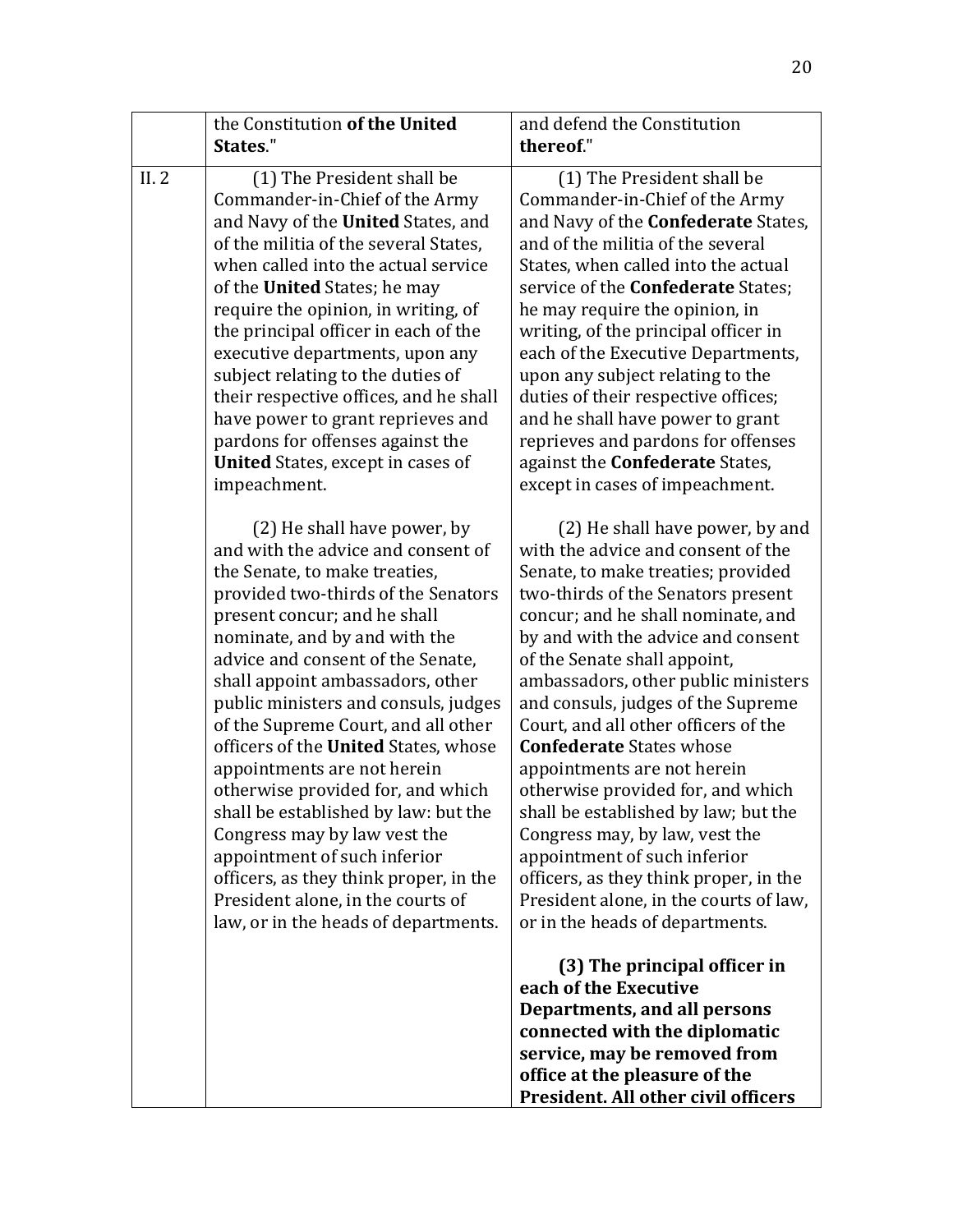|       |                                                                                                                                                                                                                                                                                                                                                                                                                                                                                                                                                                                                                                                              | of the Executive Departments<br>may be removed at any time by<br>the President, or other appointing<br>power, when their services are<br>unnecessary, or for dishonesty,<br>incapacity, inefficiency,<br>misconduct, or neglect of duty;<br>and when so removed, the<br>removal shall be reported to the<br>Senate, together with the reasons<br>therefor.                                                                                                                                                                                                                                                                                                                     |
|-------|--------------------------------------------------------------------------------------------------------------------------------------------------------------------------------------------------------------------------------------------------------------------------------------------------------------------------------------------------------------------------------------------------------------------------------------------------------------------------------------------------------------------------------------------------------------------------------------------------------------------------------------------------------------|--------------------------------------------------------------------------------------------------------------------------------------------------------------------------------------------------------------------------------------------------------------------------------------------------------------------------------------------------------------------------------------------------------------------------------------------------------------------------------------------------------------------------------------------------------------------------------------------------------------------------------------------------------------------------------|
|       | (3) The President shall have<br>the power to fill up all vacancies<br>that may happen during the recess<br>of the Senate, by granting<br>commissions, which shall expire at<br>the end of their next session.                                                                                                                                                                                                                                                                                                                                                                                                                                                | (4) The President shall have<br>power to fill all vacancies that may<br>happen during the recess of the<br>Senate, by granting commissions<br>which shall expire at the end of their<br>next session; but no person<br>rejected by the Senate shall be<br>reappointed to the same office<br>during their ensuing recess.                                                                                                                                                                                                                                                                                                                                                       |
| II. 3 | <b>He</b> shall from time to time give<br>to the Congress information of the<br>state of the Union, and recommend<br>to their consideration such<br>measures as he shall judge<br>necessary and expedient; he may,<br>on extraordinary occasions,<br>convene both Houses, or either of<br>them, and in case of disagreement<br>between them, with respect to the<br>time of adjournment, he may<br>adjourn them to such time as he<br>shall think proper; he may receive<br>ambassadors, and other public<br>ministers; he shall take care that the<br>laws be faithfully executed, and<br>shall commission all the officers of<br>the <b>United</b> States. | The President shall, from time<br>to time, give to the Congress<br>information of the state of the<br>Confederacy, and recommend to<br>their consideration such measures<br>as he shall judge necessary and<br>expedient; he may, on extraordinary<br>occasions, convene both Houses, or<br>either of them; and in case of<br>disagreement between them, with<br>respect to the time of adjournment,<br>he may adjourn them to such time<br>as he shall think proper; he shall<br>receive ambassadors and other<br>public ministers; he shall take care<br>that the laws be faithfully executed,<br>and shall commission all the officers<br>of the <b>Confederate</b> States. |
| II.4  | The President, Vice President,<br>and all civil officers of the United<br>States, shall be removed from office<br>on impeachment for, and conviction<br>of, treason, bribery, or other high<br>crimes and misdemeanors.                                                                                                                                                                                                                                                                                                                                                                                                                                      | The President, Vice President,<br>and all civil officers of the<br><b>Confederate</b> States, shall be<br>removed from office on<br>impeachment for and conviction of<br>treason, bribery, or other high                                                                                                                                                                                                                                                                                                                                                                                                                                                                       |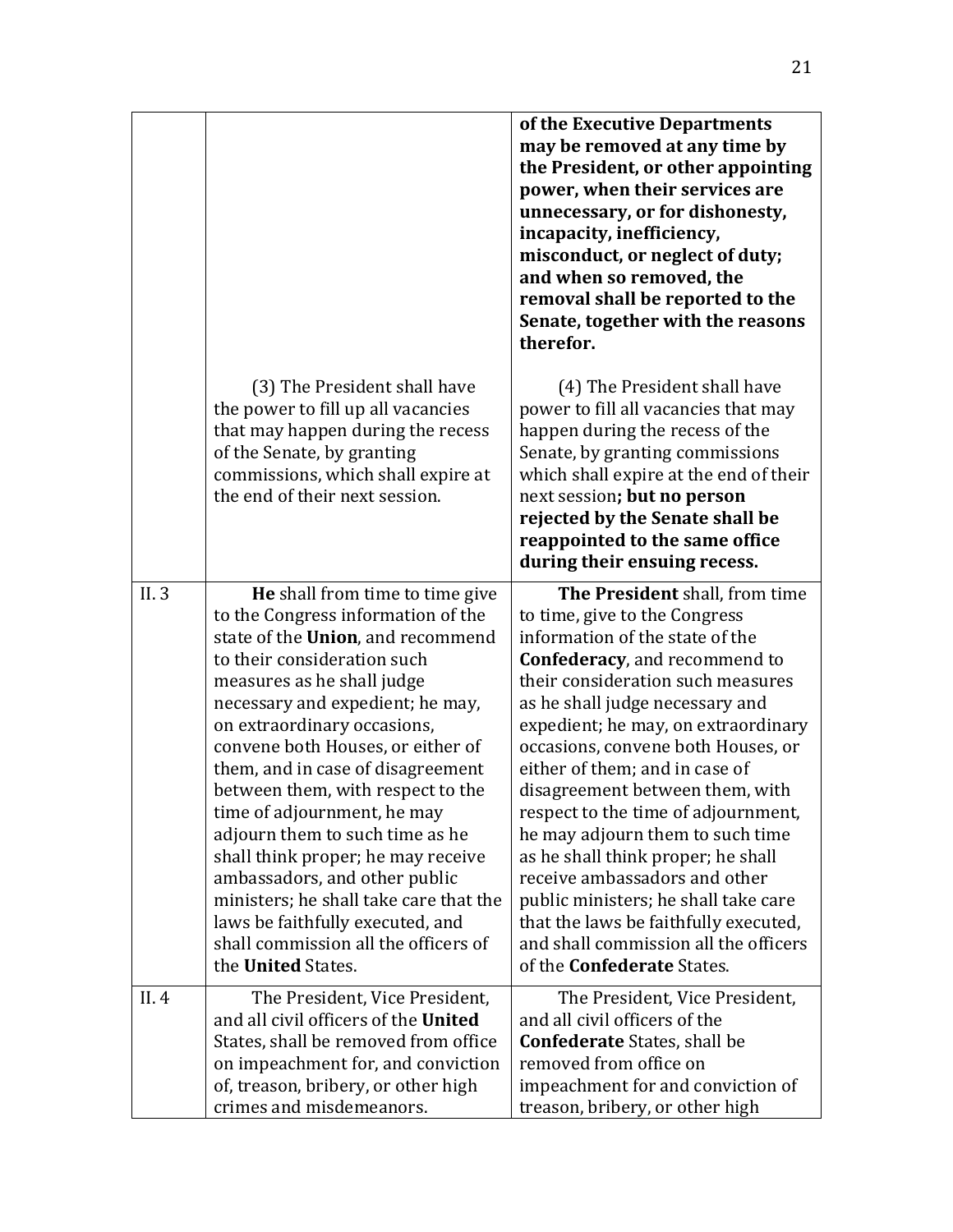|       |                                                                                                                                                                                                                                                                                                                                                                                                                                                                                                                                                                                                                                                                                                                                                                                                                                                                                                                                                                                                                                                                            | crimes and misdemeanors.                                                                                                                                                                                                                                                                                                                                                                                                                                                                                                                                                                                                                                                                                                                                                                                                              |
|-------|----------------------------------------------------------------------------------------------------------------------------------------------------------------------------------------------------------------------------------------------------------------------------------------------------------------------------------------------------------------------------------------------------------------------------------------------------------------------------------------------------------------------------------------------------------------------------------------------------------------------------------------------------------------------------------------------------------------------------------------------------------------------------------------------------------------------------------------------------------------------------------------------------------------------------------------------------------------------------------------------------------------------------------------------------------------------------|---------------------------------------------------------------------------------------------------------------------------------------------------------------------------------------------------------------------------------------------------------------------------------------------------------------------------------------------------------------------------------------------------------------------------------------------------------------------------------------------------------------------------------------------------------------------------------------------------------------------------------------------------------------------------------------------------------------------------------------------------------------------------------------------------------------------------------------|
| III.1 | The judicial power of the<br><b>United</b> States, shall be vested in one<br>supreme court, and in such inferior<br>courts as the Congress may, from<br>time to time, ordain and establish.<br>The judges, both of the supreme<br>and inferior courts, shall hold their<br>offices during good behaviour, and<br>shall, at stated times, receive for<br>their services a compensation,<br>which shall not be diminished<br>during their continuance in office.                                                                                                                                                                                                                                                                                                                                                                                                                                                                                                                                                                                                             | The judicial power of the<br><b>Confederate</b> States shall be vested<br>in one Supreme Court, and in such<br>inferior courts as the Congress may,<br>from time to time, ordain and<br>establish. The judges, both of the<br>Supreme and inferior courts, shall<br>hold their offices during good<br>behavior, and shall, at stated times,<br>receive for their services a<br>compensation which shall not be<br>diminished during their continuance<br>in office.                                                                                                                                                                                                                                                                                                                                                                   |
| III.2 | (1) The judicial power shall<br>extend to all cases, in law and<br>equity, arising under this<br>constitution, the laws of the United<br>States, and treaties made, or which<br>shall be made under their authority;<br>to all cases affecting ambassadors,<br>other public ministers and consuls;<br>to all cases of admiralty and<br>maritime jurisdiction; to<br>controversies to which the United<br>States shall be a party; to<br>controversies between two or more<br>states, between a state and Citizens<br>of another state, between Citizens<br>of different states, between<br>Citizens of the same state, claiming<br>lands under grants of different<br>states, and between a state, or the<br>Citizens thereof, and foreign states,<br>Citizens or subjects. [Amd 11: The<br>judicial power of the United<br><b>States shall not be construed to</b><br>extend to any suit in law or<br>equity, commenced or<br>prosecuted against one of the<br><b>United States by citizens of</b><br>another State, or by citizens or<br>subjects of any foreign state.] | (1) The judicial power shall<br>extend to all cases arising under this<br>Constitution, the laws of the<br><b>Confederate</b> States, and treaties<br>made, or which shall be made, under<br>their authority; to all cases affecting<br>ambassadors, other public ministers<br>and consuls; to all cases of admiralty<br>and maritime jurisdiction; to<br>controversies to which the<br><b>Confederate</b> States shall be a party;<br>to controversies between two or<br>more States; between a State and<br>citizens of another State, where the<br><b>State is plaintiff; between citizens</b><br>claiming lands under grants of<br>different States; and between a State<br>or the citizens thereof, and foreign<br>states, citizens, or subjects; but no<br>State shall be sued by a citizen or<br>subject of any foreign state. |
|       | (2) In all cases affecting                                                                                                                                                                                                                                                                                                                                                                                                                                                                                                                                                                                                                                                                                                                                                                                                                                                                                                                                                                                                                                                 | (2) In all cases affecting                                                                                                                                                                                                                                                                                                                                                                                                                                                                                                                                                                                                                                                                                                                                                                                                            |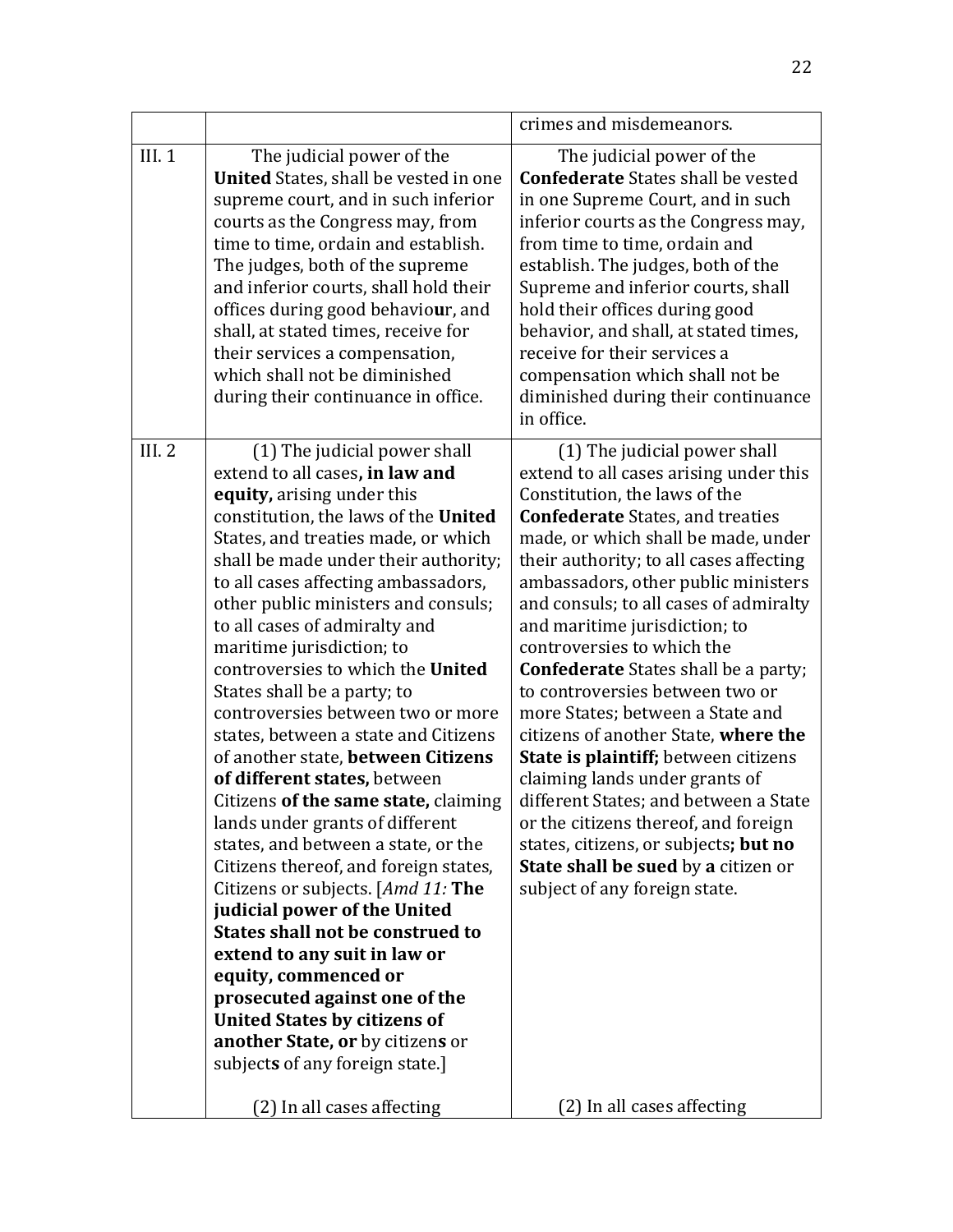|              | ambassadors, other public<br>ministers and consuls, and those in<br>which a state shall be a party, the<br>supreme court shall have original<br>jurisdiction. In all the other cases<br>before-mentioned, the supreme<br>court shall have appellate<br>jurisdiction, both as to law and fact,<br>with such exceptions, and under<br>such regulations as the Congress<br>shall make. | ambassadors, other public ministers<br>and consuls, and those in which a<br>State shall be a party, the Supreme<br>Court shall have original<br>jurisdiction. In all the other cases<br>before mentioned, the Supreme<br>Court shall have appellate<br>jurisdiction both as to law and fact,<br>with such exceptions and under<br>such regulations as the Congress<br>shall make. |
|--------------|-------------------------------------------------------------------------------------------------------------------------------------------------------------------------------------------------------------------------------------------------------------------------------------------------------------------------------------------------------------------------------------|-----------------------------------------------------------------------------------------------------------------------------------------------------------------------------------------------------------------------------------------------------------------------------------------------------------------------------------------------------------------------------------|
|              | (3) The trial of all crimes,<br>except in cases of impeachment,<br>shall be by jury; and such trial shall<br>be held in the state where the said<br>crimes shall have been committed;<br>but when not committed within any<br>state, the trial shall be at such place<br>or places as the Congress may by<br>law have directed.                                                     | (3) The trial of all crimes,<br>except in cases of impeachment,<br>shall be by jury, and such trial shall<br>be held in the State where the said<br>crimes shall have been committed;<br>but when not committed within any<br>State, the trial shall be at such place<br>or places as the Congress may by<br>law have directed.                                                   |
| <b>III.3</b> | (1) Treason against the United<br>States shall consist only in levying<br>war against them, or in adhering to<br>their enemies, giving them aid and<br>comfort. No person shall be<br>convicted of treason unless on the<br>testimony of two witnesses to the<br>same overt act, or on confession in<br>open court.                                                                 | (1) Treason against the<br><b>Confederate States shall consist</b><br>only in levying war against them, or<br>in adhering to their enemies, giving<br>them aid and comfort. No person<br>shall be convicted of treason unless<br>on the testimony of two witnesses to<br>the same overt act, or on confession<br>in open court.                                                   |
|              | (2) The Congress shall have<br>power to declare the punishment of<br>treason, but no attainder of treason<br>shall work corruption of blood, or<br>forfeiture, except during the life of<br>the person attainted.                                                                                                                                                                   | (2) The Congress shall have<br>power to declare the punishment of<br>treason; but no attainder of treason<br>shall work corruption of blood, or<br>forfeiture, except during the life of<br>the person attainted.                                                                                                                                                                 |
| IV.1         | Full faith and credit shall be<br>given in each state to the public<br>acts, records and judicial<br>proceedings of every other state.<br>And the Congress may by general<br>laws prescribe the manner in which<br>such acts, records and proceedings<br>shall be proved, and the effect                                                                                            | Full faith and credit shall be<br>given in each State to the public acts,<br>records, and judicial proceedings of<br>every other State; and the Congress<br>may, by general laws, prescribe the<br>manner in which such acts, records,<br>and proceedings shall be proved,<br>and the effect thereof.                                                                             |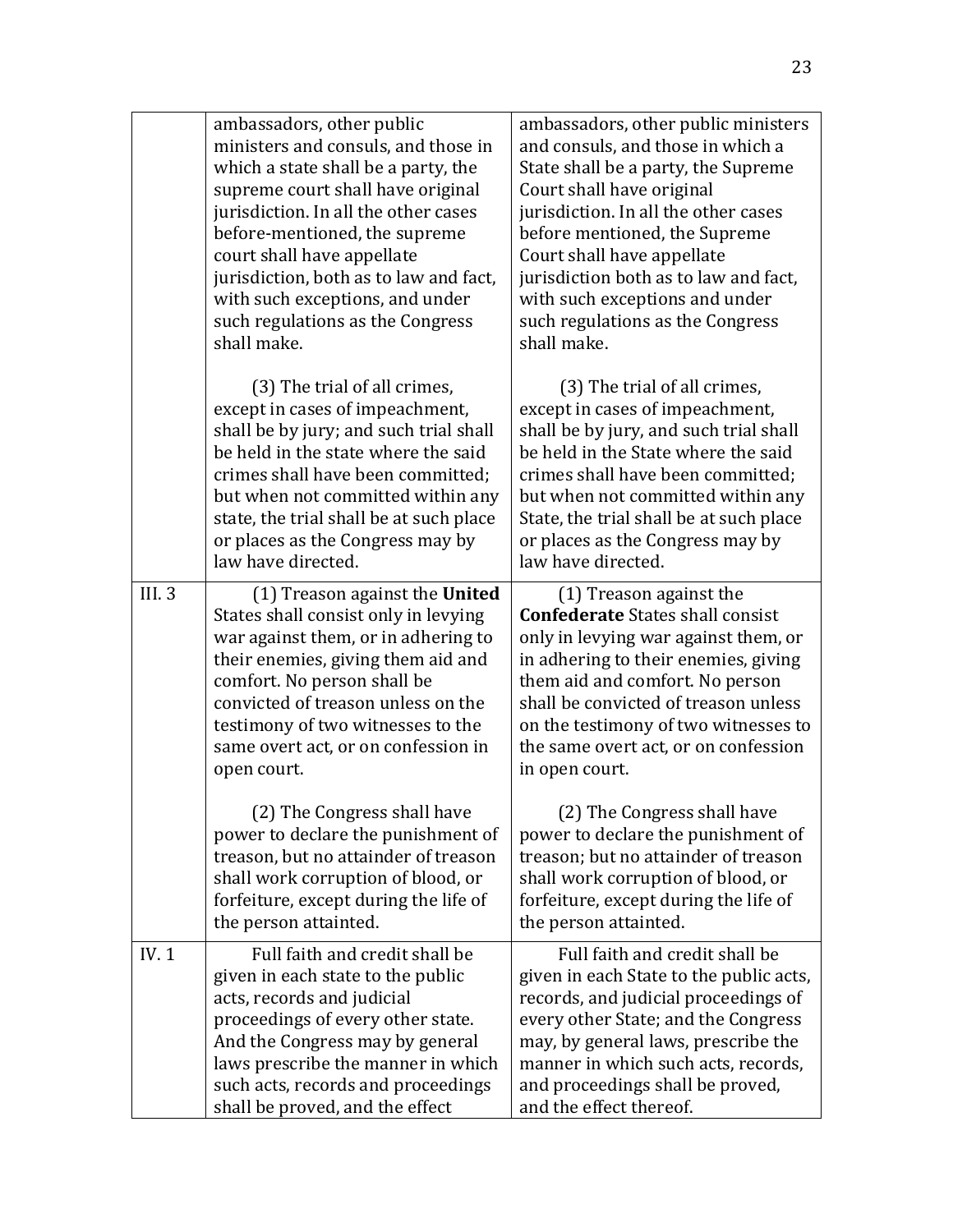|             | thereof.                                                                                                                                                                                                                                                                                                                            |                                                                                                                                                                                                                                                                                                                                                                                                                                                  |
|-------------|-------------------------------------------------------------------------------------------------------------------------------------------------------------------------------------------------------------------------------------------------------------------------------------------------------------------------------------|--------------------------------------------------------------------------------------------------------------------------------------------------------------------------------------------------------------------------------------------------------------------------------------------------------------------------------------------------------------------------------------------------------------------------------------------------|
| <b>IV.2</b> | (1) The Citizens of each state<br>shall be entitled to all privileges and<br>immunities of Citizens in the<br>several states.                                                                                                                                                                                                       | (1) The citizens of each State<br>shall be entitled to all the privileges<br>and immunities of citizens in the<br>several States; and shall have the<br>right of transit and sojourn in any<br><b>State of this Confederacy, with</b><br>their slaves and other property;<br>and the right of property in said<br>slaves shall not be thereby<br>impaired.                                                                                       |
|             | (2) A person charged in any<br>state with treason, felony, or other<br>crime, who shall flee from justice,<br>and be found in another state, shall,<br>on demand of the executive<br>authority of the state from which he<br>fled, be delivered up, to be removed<br>to the state having jurisdiction of<br>the crime.              | (2) A person charged in any<br>State with treason, felony, or other<br>crime against the laws of such<br><b>State</b> , who shall flee from justice,<br>and be found in another State, shall,<br>on demand of the executive<br>authority of the State from which he<br>fled, be delivered up, to be removed<br>to the State having jurisdiction of<br>the crime.                                                                                 |
|             | (3) No person held to service<br>or labour in one state, under the<br>laws thereof, escaping into another,<br>shall, in consequence of any law or<br>regulation therein, be discharged<br>from such service or labour, but<br>shall be delivered up on claim of the<br>party to whom such service or<br>labour may be due.          | (3) No <b>slave or other</b> person<br>held to service or labor in any State<br>or Territory of the Confederate<br>States, under the laws thereof,<br>escaping or lawfully carried into<br>another, shall, in consequence of any<br>law or regulation therein, be<br>discharged from such service or<br>labor; but shall be delivered up on<br>claim of the party to whom such<br>slave belongs, or to whom such<br>service or labor may be due. |
| IV.3        | $(1)$ New states may be<br>admitted by the Congress into this<br>Union; but no new state shall be<br>formed or erected within the<br>jurisdiction of any other state, nor<br>any state be formed by the junction<br>of two or more states, without the<br>consent of the legislatures of the<br>states concerned, as well as of the | (1) Other States may be<br>admitted into this Confederacy by a<br>vote of two-thirds of the whole<br><b>House of Representatives and</b><br>two-thirds of the Senate, the<br><b>Senate voting by States; but no</b><br>new State shall be formed or erected<br>within the jurisdiction of any other<br>State, nor any State be formed by<br>the junction of two or more States,                                                                  |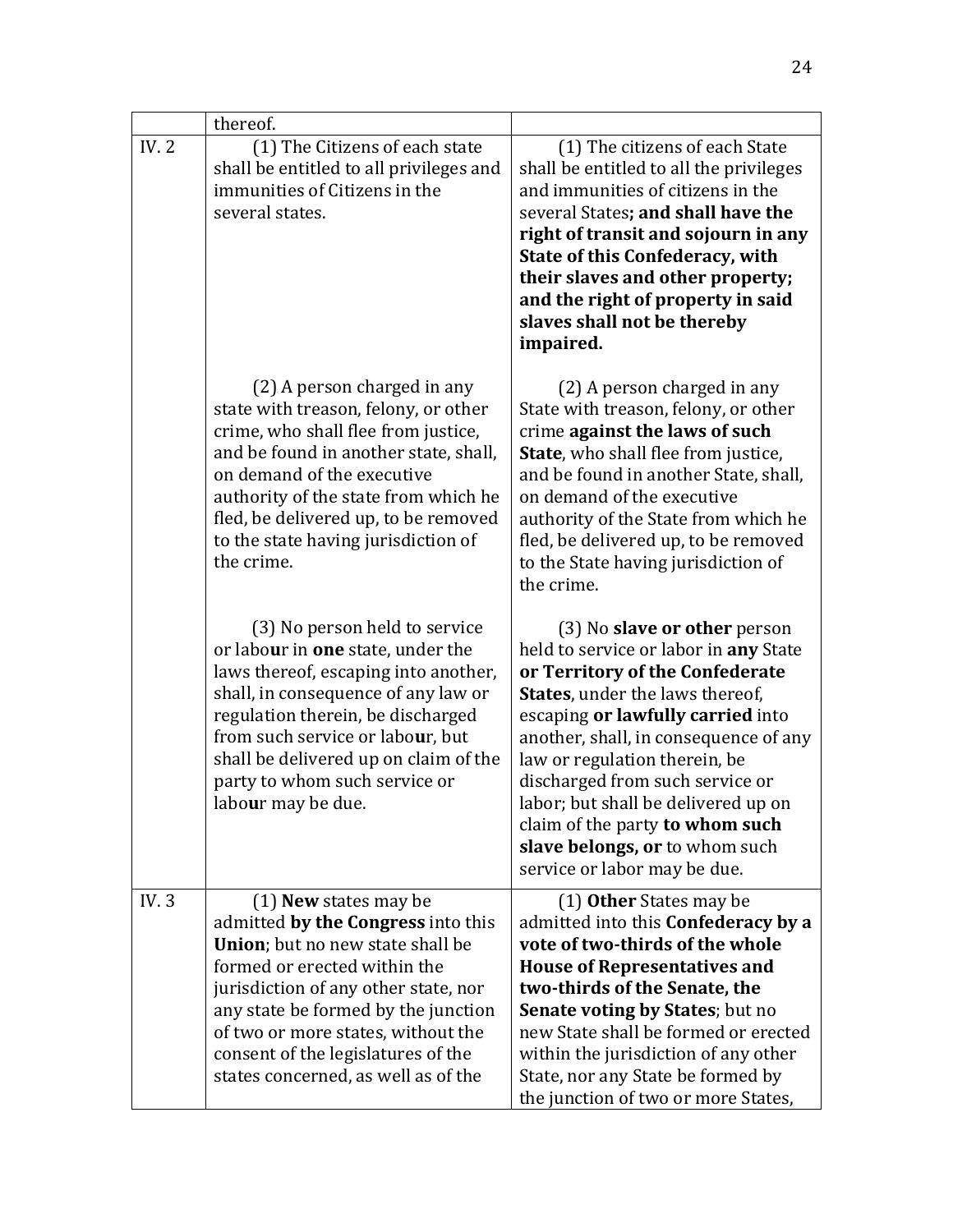| Congress.                                                                                                                                                                                                                            | or parts of States, without the<br>consent of the Legislatures of the<br>States concerned, as well as of the<br>Congress.                                                                                                                                                                                                                                                                                                                                                                                                                                                                                                                                                                                                                                                                                                                                                                  |
|--------------------------------------------------------------------------------------------------------------------------------------------------------------------------------------------------------------------------------------|--------------------------------------------------------------------------------------------------------------------------------------------------------------------------------------------------------------------------------------------------------------------------------------------------------------------------------------------------------------------------------------------------------------------------------------------------------------------------------------------------------------------------------------------------------------------------------------------------------------------------------------------------------------------------------------------------------------------------------------------------------------------------------------------------------------------------------------------------------------------------------------------|
| (2) The Congress shall have<br>power to dispose of and make all<br>needful rules and regulations<br>respecting the territory or other<br>property belonging to the United<br>States; and nothing in this<br>constitution shall be so | (2) The Congress shall have<br>power to dispose of and make all<br>needful rules and regulations<br>concerning the property of the<br><b>Confederate States, including the</b><br>lands thereof.                                                                                                                                                                                                                                                                                                                                                                                                                                                                                                                                                                                                                                                                                           |
| construed as to prejudice any<br>claims of the United States, or of<br>any particular state.                                                                                                                                         | (3) The Confederate States<br>may acquire new territory; and<br><b>Congress shall have power to</b><br>legislate and provide<br>governments for the inhabitants<br>of all territory belonging to the<br><b>Confederate States, lying without</b><br>the limits of the several Sates; and<br>may permit them, at such times,<br>and in such manner as it may by<br>law provide, to form States to be<br>admitted into the Confederacy. In<br>all such territory the institution<br>of negro slavery, as it now exists<br>in the Confederate States, shall be<br>recognized and protected by<br><b>Congress and by the Territorial</b><br>government; and the inhabitants<br>of the several Confederate States<br>and Territories shall have the<br>right to take to such Territory any<br>slaves lawfully held by them in<br>any of the States or Territories of<br>the Confederate States. |
| [see section 4]                                                                                                                                                                                                                      | (4) The <b>Confederate</b> States<br>shall guarantee to every State that<br>now is, or hereafter may become,<br>a member of this Confederacy, a<br>republican form of government; and<br>shall protect each of them against<br>invasion; and on application of the                                                                                                                                                                                                                                                                                                                                                                                                                                                                                                                                                                                                                         |
|                                                                                                                                                                                                                                      | Legislature (or of the Executive<br>when the Legislature is not in                                                                                                                                                                                                                                                                                                                                                                                                                                                                                                                                                                                                                                                                                                                                                                                                                         |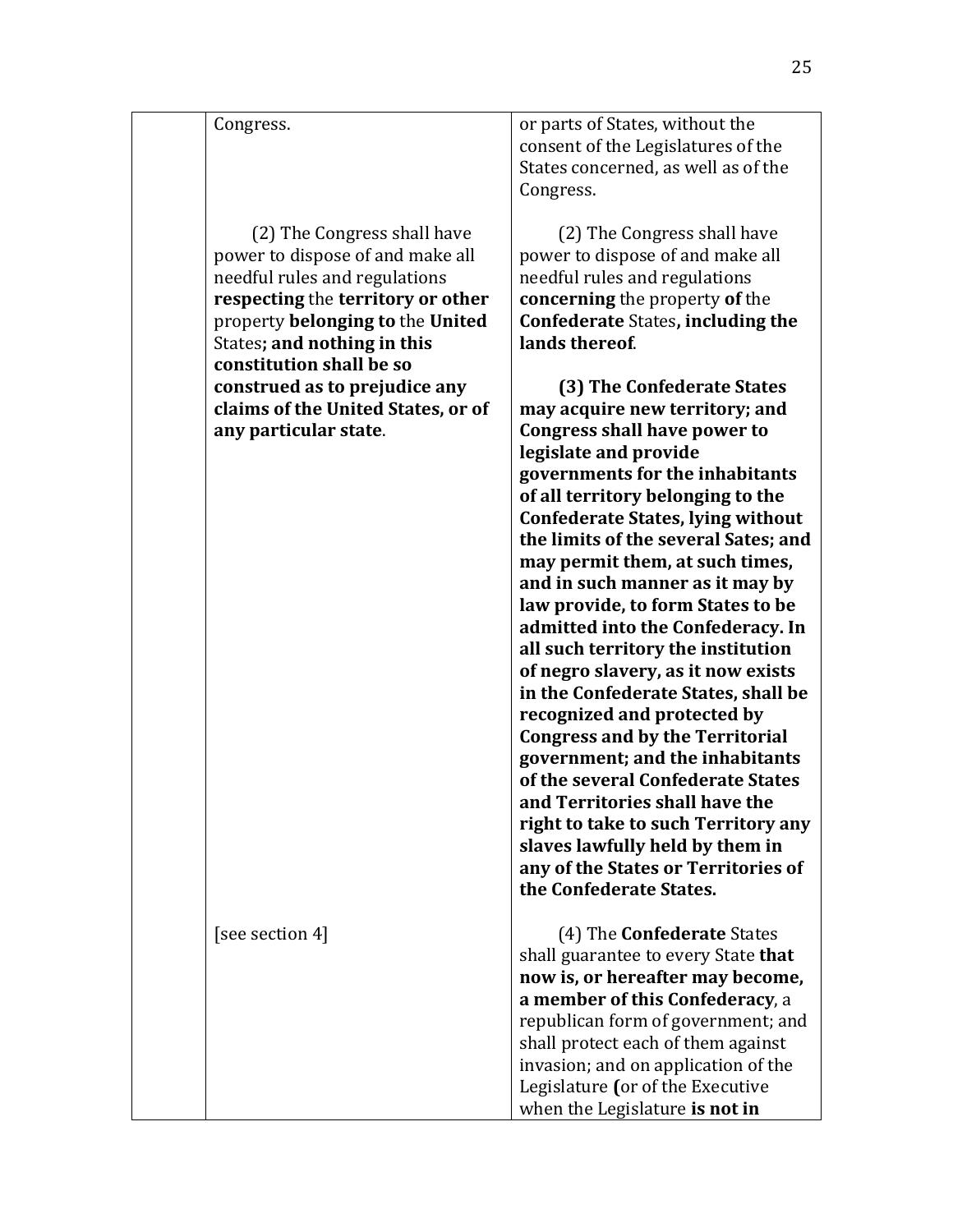|       |                                                                                                                                                                                                                                                                                                                                                                                                                                                                                                                                                                                                                                                                                                                                                                                                                                                                                                                       | session) against domestic violence.                                                                                                                                                                                                                                                                                                                                                                                                                                                                                                                                                                                                                                                                                                                                                                                                                                                                   |
|-------|-----------------------------------------------------------------------------------------------------------------------------------------------------------------------------------------------------------------------------------------------------------------------------------------------------------------------------------------------------------------------------------------------------------------------------------------------------------------------------------------------------------------------------------------------------------------------------------------------------------------------------------------------------------------------------------------------------------------------------------------------------------------------------------------------------------------------------------------------------------------------------------------------------------------------|-------------------------------------------------------------------------------------------------------------------------------------------------------------------------------------------------------------------------------------------------------------------------------------------------------------------------------------------------------------------------------------------------------------------------------------------------------------------------------------------------------------------------------------------------------------------------------------------------------------------------------------------------------------------------------------------------------------------------------------------------------------------------------------------------------------------------------------------------------------------------------------------------------|
| IV. 4 | The United States shall<br>guarantee to every state in this<br>union, a republican form of<br>government, and shall protect each<br>of them against invasion; and on<br>application of the legislature, or of<br>the executive (when the legislature<br>cannot be convened), against<br>domestic violence.                                                                                                                                                                                                                                                                                                                                                                                                                                                                                                                                                                                                            | [see section $3(4)$ ]                                                                                                                                                                                                                                                                                                                                                                                                                                                                                                                                                                                                                                                                                                                                                                                                                                                                                 |
| V.    | The Congress, whenever<br>two-thirds of both houses shall<br>deem it necessary, shall propose<br>amendments to this constitution,<br>or on the application of the<br>legislatures of two-thirds of the<br>several states, shall call a<br>convention for proposing<br>amendments, which, in either<br>case, shall be valid to all intents<br>and purposes, as part of this<br>constitution, when ratified by the<br>legislatures of three-fourths of the<br>several states, or by conventions in<br>three-fourths thereof, as the one or<br>the other mode of ratification may<br>be proposed by the <b>Congress:</b><br>Provided, that no amendment<br>which may be made prior to the<br>year 1808, shall in any manner<br>affect the first and fourth clauses<br>in the ninth section of the first<br>article; and that no state, without<br>its consent, shall be deprived of its<br>equal suffrage in the Senate. | Upon the demand of any three<br>States, legally assembled in their<br>several conventions, the Congress<br>shall summon a convention of all<br>the States, to take into<br>consideration such amendments<br>to the Constitution as the said<br><b>States shall concur in suggesting</b><br>at the time when the said demand<br>is made; and should any of the<br>proposed amendments to the<br>Constitution be agreed on by the<br>said convention, voting by States,<br>and the same be ratified by the<br>Legislatures of two-thirds of the<br>several States, or by conventions in<br>two-thirds thereof, as the one or<br>the other mode of ratification may<br>be proposed by the <b>general</b><br>convention, they shall<br>thenceforward form a part of this<br><b>Constitution. But no State shall,</b><br>without its consent, be deprived of<br>its equal representation in the<br>Senate. |
| VI.   |                                                                                                                                                                                                                                                                                                                                                                                                                                                                                                                                                                                                                                                                                                                                                                                                                                                                                                                       | (1) The Government<br>established by this Constitution is<br>the successor of the Provisional<br><b>Government of the Confederate</b><br><b>States of America, and all the laws</b><br>passed by the latter shall<br>continue in force until the same<br>shall be repealed or modified;<br>and all the officers appointed by                                                                                                                                                                                                                                                                                                                                                                                                                                                                                                                                                                          |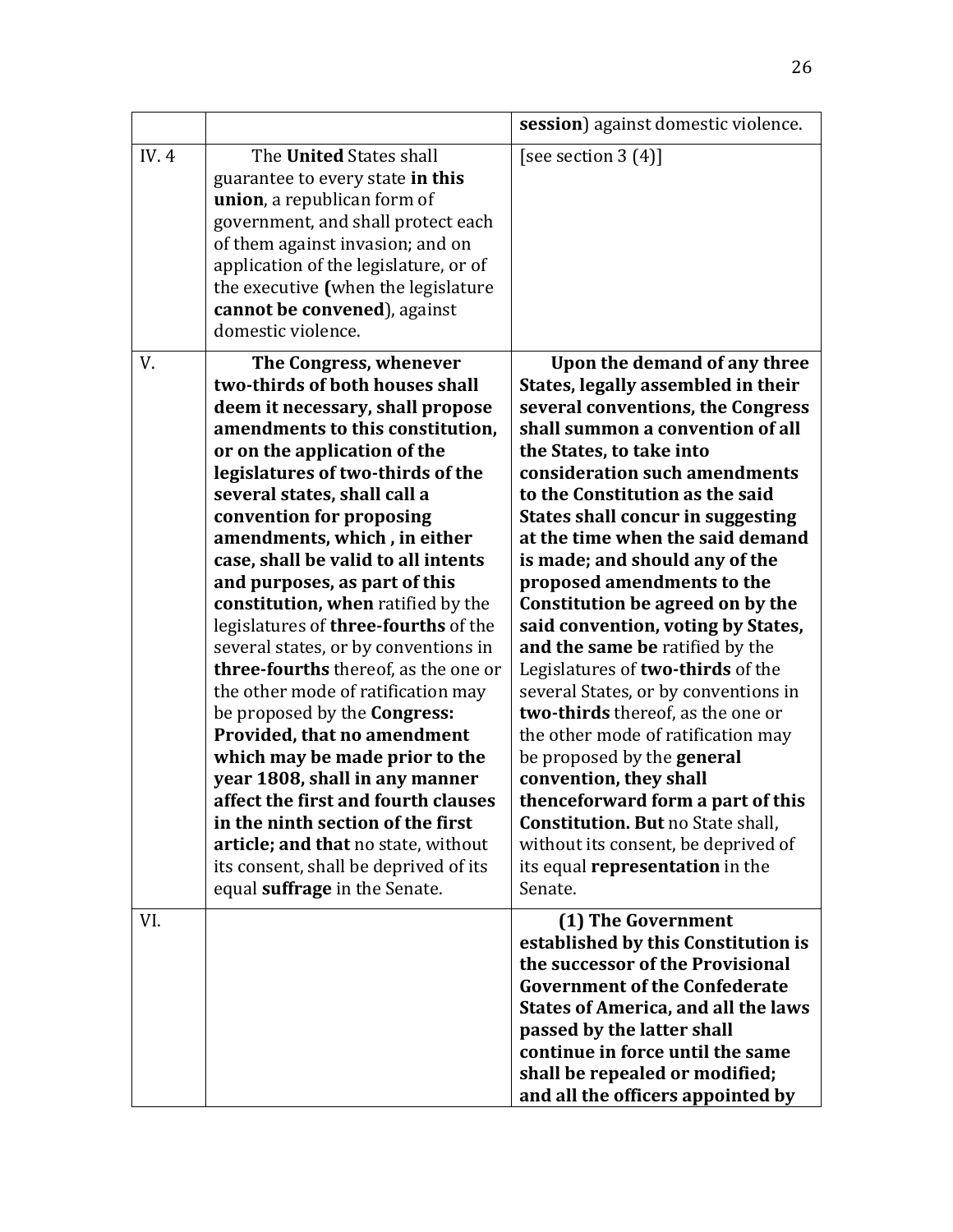(1) All debts contracted and engagements entered into, before the adoption of this constitution, shall be as valid against the **United** States under this constitution, as under the **confederation**.

## **the same shall remain in office until their successors are**  appointed and qualified, or the **offices abolished.**

(2) All debts contracted and engagements entered into before the adoption of this Constitution shall be as valid against the **Confederate** States under this Constitution, as under the **Provisional Government**.

(2) This constitution, and the laws of the **United** States **which shall be** made in pursuance thereof; and all treaties made, or which shall be made, under the authority of the **United** States shall be the supreme law of the land; and the judges in every state shall be bound thereby, any thing in the constitution or laws of any state to the contrary notwithstanding.

(3) The senators and representatives before-mentioned. and the members of the several state legislatures, and all executive and iudicial officers, both of the **United** States and of the several states, shall be bound by oath or affirmation, to support this constitution; but no religious test shall ever be required as a qualification to any office or public trust under the **United** States.

(*Amd* 9) The enumeration in the Constitution, of certain rights, shall not be construed to deny or disparage others retained by the

(3) This Constitution, and the laws of the **Confederate** States made in pursuance thereof, and all treaties made, or which shall be made, under the authority of the **Confederate** States, shall be the supreme law of the land; and the judges in every State shall be bound thereby, anything in the constitution or laws of any State to the contrary notwithstanding.

(4) The Senators and Representatives before mentioned. and the members of the several State Legislatures, and all executive and iudicial officers, both of the **Confederate** States and of the several States, shall be bound by oath or affirmation to support this Constitution; but no religious test shall ever be required as a qualification to any office or public trust under the **Confederate** States.

(5) The enumeration, in the Constitution, of certain rights shall not be construed to deny or disparage others retained by the